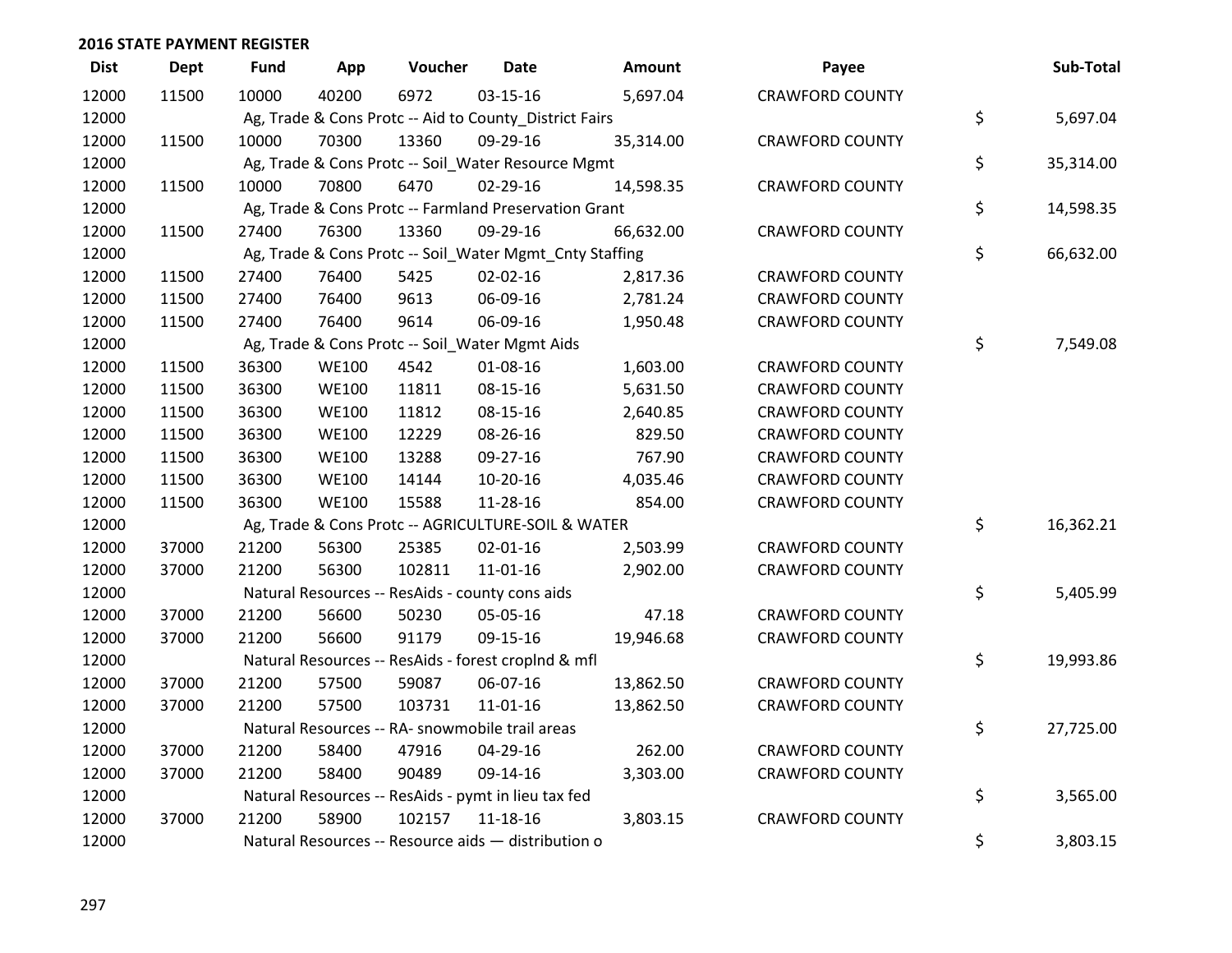| <b>Dist</b> | <b>Dept</b> | <b>Fund</b> | App   | Voucher                                | <b>Date</b>    | Amount     | Payee                     | Sub-Total        |
|-------------|-------------|-------------|-------|----------------------------------------|----------------|------------|---------------------------|------------------|
| 12000       | 39500       | 21100       | 18500 | 26473                                  | 09-21-16       | 925.07     | <b>CRAWFORD COUNTY</b>    |                  |
| 12000       | 39500       | 21100       | 18500 | 26480                                  | 09-21-16       | 1,176.76   | <b>CRAWFORD COUNTY</b>    |                  |
| 12000       | 39500       | 21100       | 18500 | 26496                                  | 09-21-16       | 1,476.60   | <b>CRAWFORD COUNTY</b>    |                  |
| 12000       | 39500       | 21100       | 18500 | 31147                                  | 09-27-16       | 551.28     | <b>CRAWFORD COUNTY</b>    |                  |
| 12000       | 39500       | 21100       | 18500 | 45031                                  | 11-07-16       | 779.04     | <b>CRAWFORD COUNTY</b>    |                  |
| 12000       | 39500       | 21100       | 18500 | 45033                                  | 11-07-16       | 941.73     | <b>CRAWFORD COUNTY</b>    |                  |
| 12000       | 39500       | 21100       | 18500 | 45039                                  | 11-07-16       | 684.54     | <b>CRAWFORD COUNTY</b>    |                  |
| 12000       | 39500       | 21100       | 18500 | 45057                                  | 11-07-16       | 949.56     | <b>CRAWFORD COUNTY</b>    |                  |
| 12000       | 39500       | 21100       | 18500 | 58786                                  | 12-05-16       | 818.64     | <b>CRAWFORD COUNTY</b>    |                  |
| 12000       | 39500       | 21100       | 18500 | 58820                                  | 12-05-16       | 296.46     | <b>CRAWFORD COUNTY</b>    |                  |
| 12000       |             |             |       | Transportation -- Hwy Sfty Loc Aid Ffd |                |            |                           | \$<br>8,599.68   |
| 12000       | 39500       | 21100       | 19000 | 121                                    | 07-05-16       | 357,551.08 | <b>CRAWFORD COUNTY</b>    |                  |
| 12000       | 39500       | 21100       | 19000 | 29075                                  | 10-03-16       | 178,775.57 | <b>CRAWFORD COUNTY</b>    |                  |
| 12000       |             |             |       | Transportation -- Trans Aids To Co.-Sf |                |            |                           | \$<br>536,326.65 |
| 12000       | 39500       | 21100       | 16800 | 88012                                  | 05-06-16       | 68,844.00  | <b>COUNTY OF CRAWFORD</b> |                  |
| 12000       |             |             |       | Transportation -- Eldly&Disa Co/Aid Sf |                |            |                           | \$<br>68,844.00  |
| 12000       | 39500       | 21100       | 18500 | 71700                                  | $01 - 22 - 16$ | 939.73     | TREAS CRAWFORD CO         |                  |
| 12000       | 39500       | 21100       | 18500 | 71700                                  | $01 - 22 - 16$ | 1,230.28   | TREAS CRAWFORD CO         |                  |
| 12000       | 39500       | 21100       | 18500 | 73427                                  | $02 - 10 - 16$ | 1,096.50   | TREAS CRAWFORD CO         |                  |
| 12000       | 39500       | 21100       | 18500 | 75926                                  | 03-09-16       | 1,088.72   | <b>TREAS CRAWFORD CO</b>  |                  |
| 12000       | 39500       | 21100       | 18500 | 75982                                  | 03-09-16       | 1,771.88   | TREAS CRAWFORD CO         |                  |
| 12000       | 39500       | 21100       | 18500 | 75983                                  | 03-09-16       | 953.04     | TREAS CRAWFORD CO         |                  |
| 12000       | 39500       | 21100       | 18500 | 77850                                  | 03-30-16       | 1,193.40   | TREAS CRAWFORD CO         |                  |
| 12000       | 39500       | 21100       | 18500 | 78677                                  | 04-08-16       | 978.25     | TREAS CRAWFORD CO         |                  |
| 12000       | 39500       | 21100       | 18500 | 78677                                  | 04-08-16       | 1,425.79   | TREAS CRAWFORD CO         |                  |
| 12000       | 39500       | 21100       | 18500 | 78677                                  | 04-08-16       | 1,768.53   | TREAS CRAWFORD CO         |                  |
| 12000       | 39500       | 21100       | 18500 | 79408                                  | $04 - 18 - 16$ | 942.98     | TREAS CRAWFORD CO         |                  |
| 12000       | 39500       | 21100       | 18500 | 84251                                  | 06-13-16       | 1,464.80   | TREAS CRAWFORD CO         |                  |
| 12000       | 39500       | 21100       | 18500 | 84572                                  | 06-15-16       | 2,004.37   | TREAS CRAWFORD CO         |                  |
| 12000       | 39500       | 21100       | 18500 | 84656                                  | 06-16-16       | 1,326.10   | TREAS CRAWFORD CO         |                  |
| 12000       | 39500       | 21100       | 18500 | 84931                                  | 06-17-16       | 1,232.44   | TREAS CRAWFORD CO         |                  |
| 12000       | 39500       | 21100       | 18500 | 84931                                  | 06-17-16       | 1,487.10   | TREAS CRAWFORD CO         |                  |
| 12000       | 39500       | 21100       | 18500 | 85944                                  | 06-29-16       | 989.37     | TREAS CRAWFORD CO         |                  |
| 12000       | 39500       | 21100       | 18500 | 86253                                  | $07 - 01 - 16$ | 1,083.60   | CRAWFORD CO ABSTRACTO     |                  |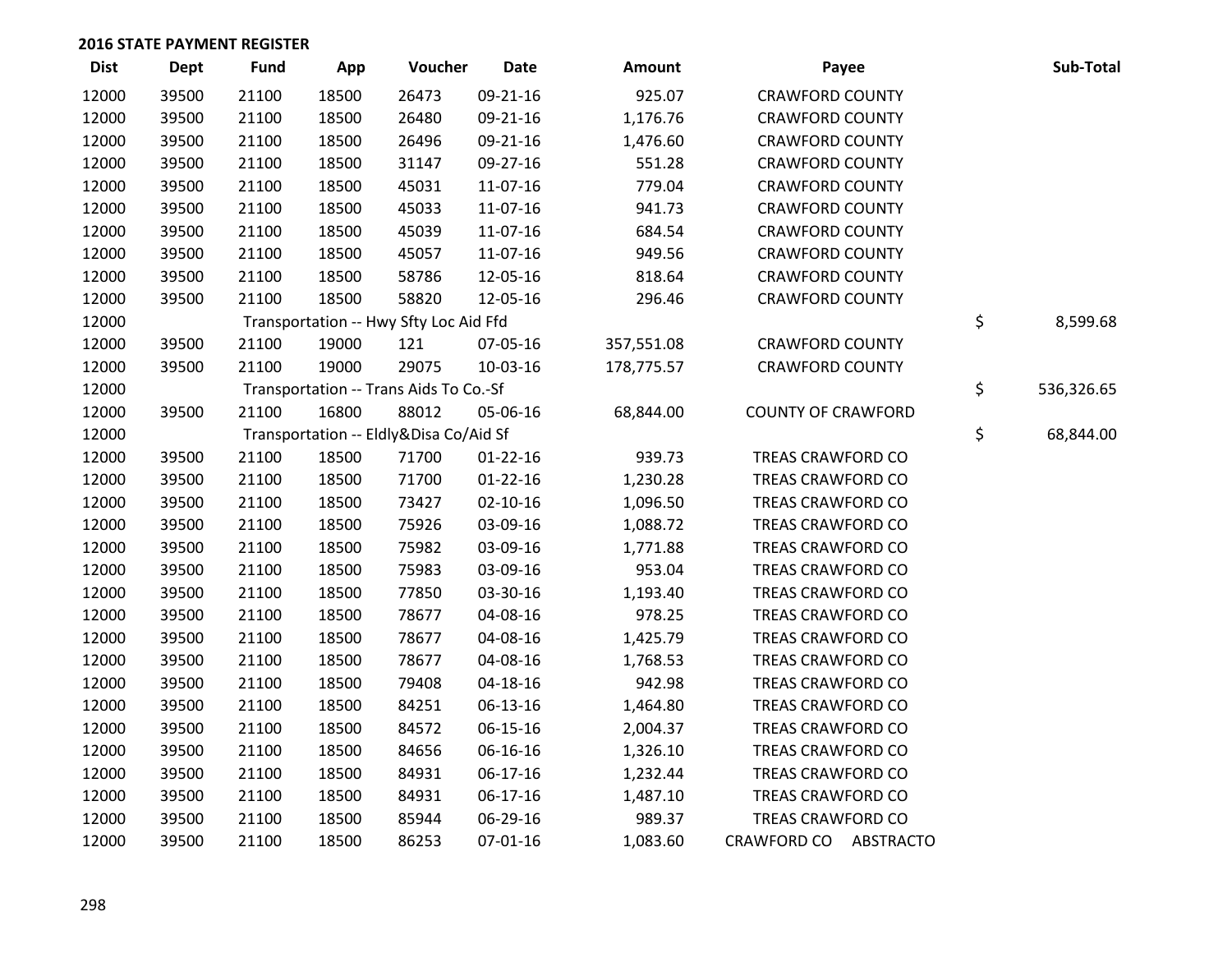| <b>Dist</b> | Dept  | <b>Fund</b> | App   | Voucher                                       | <b>Date</b>    | Amount     | Payee                     | Sub-Total          |
|-------------|-------|-------------|-------|-----------------------------------------------|----------------|------------|---------------------------|--------------------|
| 12000       | 39500 | 21100       | 18500 | 86806                                         | 07-08-16       | 601.22     | <b>TREAS CRAWFORD CO</b>  |                    |
| 12000       | 39500 | 21100       | 18500 | 86806                                         | 07-08-16       | 1,253.96   | TREAS CRAWFORD CO         |                    |
| 12000       | 39500 | 21100       | 18500 | 86806                                         | 07-08-16       | 1,393.30   | TREAS CRAWFORD CO         |                    |
| 12000       | 39500 | 21100       | 18500 | 87235                                         | $07-14-16$     | 931.38     | TREAS CRAWFORD CO         |                    |
| 12000       | 39500 | 21100       | 18500 | 87235                                         | $07 - 14 - 16$ | 1,038.88   | TREAS CRAWFORD CO         |                    |
| 12000       | 39500 | 21100       | 18500 | 87235                                         | $07 - 14 - 16$ | 1,282.80   | TREAS CRAWFORD CO         |                    |
| 12000       |       |             |       | Transportation -- Hwy Sfty Loc Aid Ffd        |                |            |                           | \$<br>29,478.42    |
| 12000       | 39500 | 21100       | 19000 | 74012                                         | $01 - 04 - 16$ | 178,775.54 | <b>COUNTY OF CRAWFORD</b> |                    |
| 12000       |       |             |       | Transportation -- Trans Aids To Co.-Sf        |                |            |                           | \$<br>178,775.54   |
| 12000       | 41000 | 10000       | 11600 | 92374                                         | 11-29-16       | 3,720.00   | <b>CRAWFORD COUNTY</b>    |                    |
| 12000       |       |             |       | Corrections -- Reimbursing counties for proba |                |            |                           | \$<br>3,720.00     |
| 12000       | 41000 | 10000       | 31300 | 18368                                         | 01-06-16       | 230.00     | <b>CRAWFORD COUNTY</b>    |                    |
| 12000       | 41000 | 10000       | 31300 | 28396                                         | $02 - 12 - 16$ | 216.00     | <b>CRAWFORD COUNTY</b>    |                    |
| 12000       | 41000 | 10000       | 31300 | 34378                                         | 03-09-16       | 1,437.51   | <b>CRAWFORD COUNTY</b>    |                    |
| 12000       |       |             |       | Corrections -- Community youth and family aid |                |            |                           | \$<br>1,883.51     |
| 12000       | 43500 | 10000       | 00000 | 90613                                         | $01-02-16$     | 19,552.00  | <b>CRAWFORD CO</b>        |                    |
| 12000       | 43500 | 10000       | 00000 | 90614                                         | $01 - 04 - 16$ | 47,113.00  | <b>CRAWFORD CO</b>        |                    |
| 12000       | 43500 | 10000       | 00000 | 90616                                         | 02-01-16       | 49,295.00  | <b>CRAWFORD CO</b>        |                    |
| 12000       | 43500 | 10000       | 00000 | 90618                                         | 03-01-16       | 63,234.00  | <b>CRAWFORD CO</b>        |                    |
| 12000       | 43500 | 10000       | 00000 | 90622                                         | $04 - 01 - 16$ | 87,727.00  | <b>CRAWFORD CO</b>        |                    |
| 12000       | 43500 | 10000       | 00000 | 90624                                         | 05-02-16       | 7,189.00   | <b>CRAWFORD CO</b>        |                    |
| 12000       | 43500 | 10000       | 00000 | 90627                                         | 06-01-16       | 7,629.00   | <b>CRAWFORD CO</b>        |                    |
| 12000       | 43500 | 10000       | 00000 | 90700                                         | $07 - 01 - 16$ | 21,943.00  | <b>CRAWFORD CO</b>        |                    |
| 12000       | 43500 | 10000       | 00000 | 90701                                         | 08-01-16       | 657,587.00 | <b>CRAWFORD CO</b>        |                    |
| 12000       | 43500 | 10000       | 00000 | 90702                                         | 09-01-16       | 144,281.00 | <b>CRAWFORD CO</b>        |                    |
| 12000       | 43500 | 10000       | 00000 | 90704                                         | $10 - 01 - 16$ | 2,518.00   | <b>CRAWFORD CO</b>        |                    |
| 12000       | 43500 | 10000       | 00000 | 90705                                         | 11-01-16       | 5,065.00   | <b>CRAWFORD CO</b>        |                    |
| 12000       | 43500 | 10000       | 00000 | 90706                                         | 12-01-16       | 53,465.00  | <b>CRAWFORD CO</b>        |                    |
| 12000       |       |             |       | Health Services -- State/Fed Aids             |                |            |                           | \$<br>1,166,598.00 |
| 12000       | 45500 | 10000       | 22100 | 14303                                         | $07 - 22 - 16$ | 610.00     | <b>CRAWFORD COUNTY</b>    |                    |
| 12000       |       |             |       | Justice -- Crime laboratories, DNA            |                |            |                           | \$<br>610.00       |
| 12000       | 45500 | 10000       | 23100 | 20998                                         | 12-16-16       | 5,120.00   | <b>CRAWFORD COUNTY</b>    |                    |
| 12000       |       |             |       | Justice -- Law enforcement train, local       |                |            |                           | \$<br>5,120.00     |
| 12000       | 45500 | 10000       | 53200 | 14417                                         | 07-22-16       | 15,518.72  | <b>CRAWFORD COUNTY</b>    |                    |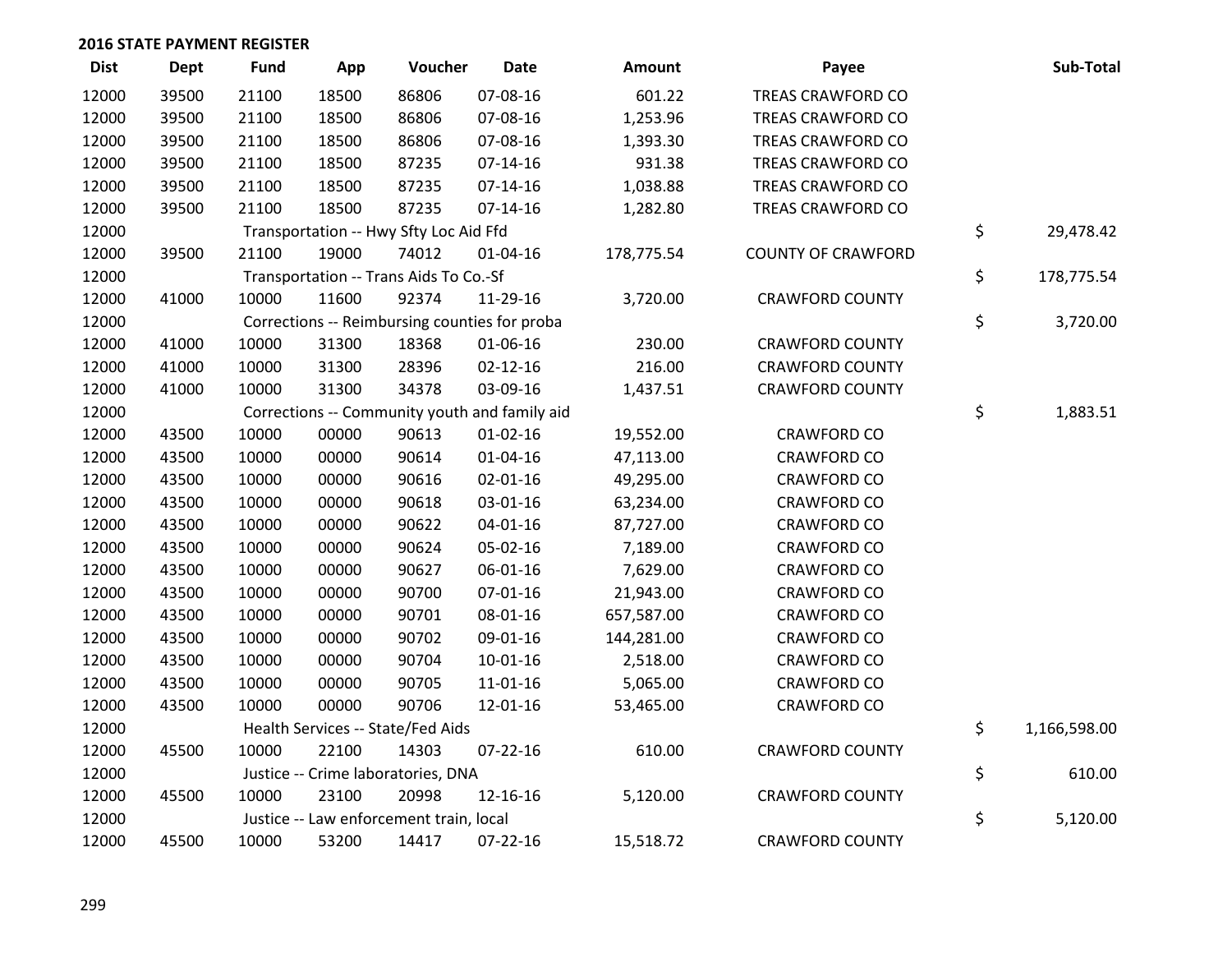| <b>Dist</b> | <b>Dept</b> | <b>Fund</b> | App   | Voucher                                           | Date                                              | Amount    | Payee                  | Sub-Total       |
|-------------|-------------|-------------|-------|---------------------------------------------------|---------------------------------------------------|-----------|------------------------|-----------------|
| 12000       |             |             |       | Justice -- Crime victim witness assist            |                                                   |           |                        | \$<br>15,518.72 |
| 12000       | 45500       | 10000       | 53900 | 7587                                              | 03-14-16                                          | 15,679.57 | <b>CRAWFORD COUNTY</b> |                 |
| 12000       |             |             |       | Justice -- County reimb victim-witness            |                                                   |           |                        | \$<br>15,679.57 |
| 12000       | 46500       | 10000       | 30500 | 6312                                              | $02 - 16 - 16$                                    | 5,339.39  | <b>CRAWFORD COUNTY</b> |                 |
| 12000       | 46500       | 10000       | 30500 | 13570                                             | 08-09-16                                          | 76.25     | <b>CRAWFORD COUNTY</b> |                 |
| 12000       |             |             |       | Military Affairs -- Disaster recovery aid         |                                                   |           |                        | \$<br>5,415.64  |
| 12000       | 46500       | 10000       | 30800 | 19118                                             | 12-14-16                                          | 7,924.31  | <b>CRAWFORD COUNTY</b> |                 |
| 12000       |             |             |       |                                                   | Military Affairs -- Emergency response equipment  |           |                        | \$<br>7,924.31  |
| 12000       | 46500       | 10000       | 33700 | 12915                                             | 11-02-16                                          | 3,450.00  | <b>CRAWFORD COUNTY</b> |                 |
| 12000       | 46500       | 10000       | 33700 | 18594                                             | 12-06-16                                          | 3,450.00  | <b>CRAWFORD COUNTY</b> |                 |
| 12000       |             |             |       | Military Affairs -- Local emer planning grants    |                                                   |           |                        | \$<br>6,900.00  |
| 12000       | 46500       | 10000       | 34200 | 5026                                              | $01-27-16$                                        | 13,858.42 | <b>CRAWFORD COUNTY</b> |                 |
| 12000       | 46500       | 10000       | 34200 | 5576                                              | 02-04-16                                          | 3,443.00  | <b>CRAWFORD COUNTY</b> |                 |
| 12000       | 46500       | 10000       | 34200 | 6312                                              | $02 - 16 - 16$                                    | 32,036.35 | <b>CRAWFORD COUNTY</b> |                 |
| 12000       | 46500       | 10000       | 34200 | 13570                                             | 08-09-16                                          | 457.50    | <b>CRAWFORD COUNTY</b> |                 |
| 12000       | 46500       | 10000       | 34200 | 13854                                             | 08-16-16                                          | 13,835.16 | <b>CRAWFORD COUNTY</b> |                 |
| 12000       | 46500       | 10000       | 34200 | 15526                                             | 09-26-16                                          | 5,439.22  | <b>CRAWFORD COUNTY</b> |                 |
| 12000       | 46500       | 10000       | 34200 | 18663                                             | 12-06-16                                          | 13,835.16 | <b>CRAWFORD COUNTY</b> |                 |
| 12000       |             |             |       | Military Affairs -- Federal aid, local assistance |                                                   |           |                        | \$<br>82,904.81 |
| 12000       | 48500       | 15200       | 12700 | 13956                                             | 06-30-16                                          | 850.00    | <b>CRAWFORD COUNTY</b> |                 |
| 12000       |             |             |       | Veterans Affairs -- Grants to counties            |                                                   |           |                        | \$<br>850.00    |
| 12000       | 48500       | 58200       | 26700 | 13956                                             | 06-30-16                                          | 3,825.00  | <b>CRAWFORD COUNTY</b> |                 |
| 12000       |             |             |       | Veterans Affairs -- County grants                 |                                                   |           |                        | \$<br>3,825.00  |
| 12000       | 48500       | 58200       | 28000 | 21150                                             | $11 - 23 - 16$                                    | 3,090.40  | <b>CRAWFORD COUNTY</b> |                 |
| 12000       |             |             |       |                                                   | Veterans Affairs -- Veterans transportation grant |           |                        | \$<br>3,090.40  |
| 12000       | 48500       | 58300       | 37000 | 13956                                             | 06-30-16                                          | 3,825.00  | <b>CRAWFORD COUNTY</b> |                 |
| 12000       |             |             |       | Veterans Affairs -- County grants                 |                                                   |           |                        | \$<br>3,825.00  |
| 12000       | 50500       | 10000       | 15500 | 9568                                              | $01-28-16$                                        | 2,691.79  | <b>CRAWFORD COUNTY</b> |                 |
| 12000       | 50500       | 10000       | 15500 | 12777                                             | 03-01-16                                          | 1,513.13  | <b>CRAWFORD COUNTY</b> |                 |
| 12000       | 50500       | 10000       | 15500 | 15222                                             | 03-29-16                                          | 1,338.78  | <b>CRAWFORD COUNTY</b> |                 |
| 12000       | 50500       | 10000       | 15500 | 17641                                             | 04-28-16                                          | 1,489.73  | <b>CRAWFORD COUNTY</b> |                 |
| 12000       | 50500       | 10000       | 15500 | 20731                                             | 05-31-16                                          | 1,280.11  | <b>CRAWFORD COUNTY</b> |                 |
| 12000       | 50500       | 10000       | 15500 | 23200                                             | 06-29-16                                          | 2,102.36  | <b>CRAWFORD COUNTY</b> |                 |
| 12000       | 50500       | 10000       | 15500 | 26057                                             | 07-28-16                                          | 1,879.12  | <b>CRAWFORD COUNTY</b> |                 |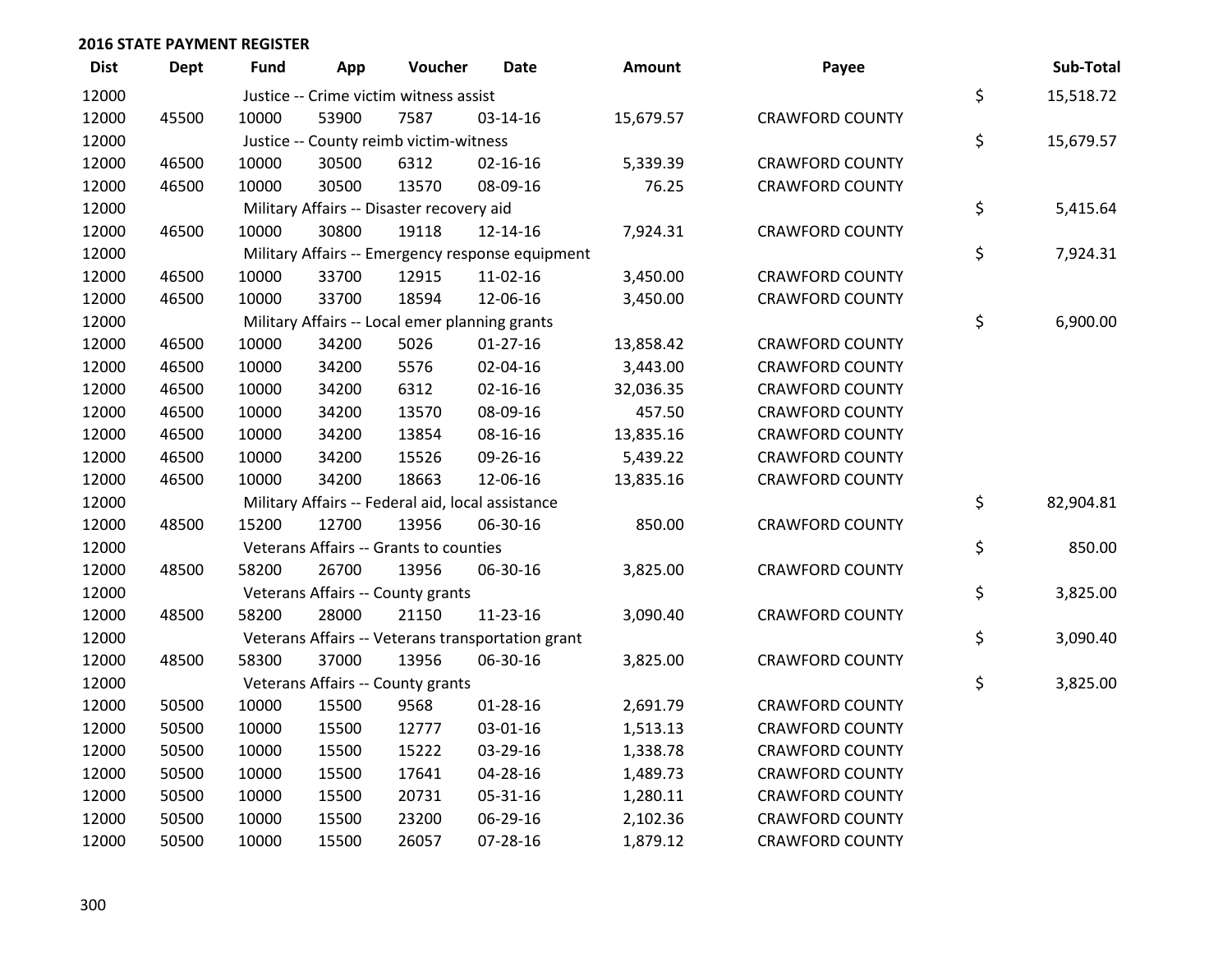| <b>Dist</b> | <b>Dept</b> | <b>Fund</b> | App                    | Voucher                                         | <b>Date</b>    | Amount                                                        | Payee                  | Sub-Total        |
|-------------|-------------|-------------|------------------------|-------------------------------------------------|----------------|---------------------------------------------------------------|------------------------|------------------|
| 12000       | 50500       | 10000       | 15500                  | 28770                                           | 08-31-16       | 1,602.20                                                      | <b>CRAWFORD COUNTY</b> |                  |
| 12000       | 50500       | 10000       | 15500                  | 31010                                           | 09-28-16       | 3,046.08                                                      | <b>CRAWFORD COUNTY</b> |                  |
| 12000       | 50500       | 10000       | 15500                  | 33844                                           | 10-28-16       | 7,190.88                                                      | <b>CRAWFORD COUNTY</b> |                  |
| 12000       | 50500       | 10000       | 15500                  | 37640                                           | 12-14-16       | 4,693.99                                                      | <b>CRAWFORD COUNTY</b> |                  |
| 12000       | 50500       | 10000       | 15500                  | 38759                                           | 12-28-16       | 3,862.15                                                      | <b>CRAWFORD COUNTY</b> |                  |
| 12000       |             |             |                        | Administration -- Federal aid, local assistance |                |                                                               |                        | \$<br>32,690.32  |
| 12000       | 50500       | 10000       | 74500                  | 38750                                           | 12-29-16       | 4,500.00                                                      | <b>CRAWFORD COUNTY</b> |                  |
| 12000       |             |             |                        | Administration -- Federal aid; individ and orgs |                |                                                               |                        | \$<br>4,500.00   |
| 12000       | 50500       | 23500       | 37100                  | 9568                                            | $01 - 28 - 16$ | 2,159.79                                                      | <b>CRAWFORD COUNTY</b> |                  |
| 12000       | 50500       | 23500       | 37100                  | 12777                                           | 03-01-16       | 1,061.76                                                      | <b>CRAWFORD COUNTY</b> |                  |
| 12000       | 50500       | 23500       | 37100                  | 15222                                           | 03-29-16       | 2,986.22                                                      | <b>CRAWFORD COUNTY</b> |                  |
| 12000       | 50500       | 23500       | 37100                  | 17641                                           | 04-28-16       | 1,941.62                                                      | <b>CRAWFORD COUNTY</b> |                  |
| 12000       | 50500       | 23500       | 37100                  | 20731                                           | 05-31-16       | 2,692.54                                                      | <b>CRAWFORD COUNTY</b> |                  |
| 12000       | 50500       | 23500       | 37100                  | 23200                                           | 06-29-16       | 217.22                                                        | <b>CRAWFORD COUNTY</b> |                  |
| 12000       | 50500       | 23500       | 37100                  | 28770                                           | 08-31-16       | 200.10                                                        | <b>CRAWFORD COUNTY</b> |                  |
| 12000       | 50500       | 23500       | 37100                  | 31010                                           | 09-28-16       | 95.38                                                         | <b>CRAWFORD COUNTY</b> |                  |
| 12000       | 50500       | 23500       | 37100                  | 33844                                           | 10-28-16       | 3,719.51                                                      | <b>CRAWFORD COUNTY</b> |                  |
| 12000       | 50500       | 23500       | 37100                  | 37640                                           | 12-14-16       | 3,910.53                                                      | <b>CRAWFORD COUNTY</b> |                  |
| 12000       | 50500       | 23500       | 37100                  | 38759                                           | 12-28-16       | 2,897.78                                                      | <b>CRAWFORD COUNTY</b> |                  |
| 12000       |             |             |                        | Administration -- Low-income assistance grants  |                |                                                               |                        | \$<br>21,882.45  |
| 12000       | 50500       | 26900       | 16600                  | 13265                                           | 03-24-16       | 1,000.00                                                      | <b>CRAWFORD COUNTY</b> |                  |
| 12000       | 50500       | 26900       | 16600                  | 15326                                           | 04-08-16       | 77,976.00                                                     | <b>CRAWFORD COUNTY</b> |                  |
| 12000       | 50500       | 26900       | 16600                  | 18218                                           | 05-10-16       | 25,000.00                                                     | <b>CRAWFORD COUNTY</b> |                  |
| 12000       |             |             | Administration -- Land |                                                 |                |                                                               |                        | \$<br>103,976.00 |
| 12000       | 50700       | 10000       | 13000                  | 565                                             | 06-28-16       | 754.92                                                        | <b>CRAWFORD COUNTY</b> |                  |
| 12000       |             |             |                        |                                                 |                | Commissioners of Public Lands -- Federal aid -- flood control |                        | \$<br>754.92     |
| 12000       | 83500       | 10000       | 10500                  | 5607                                            | 07-25-16       | 134,015.80                                                    | <b>CRAWFORD COUNTY</b> |                  |
| 12000       | 83500       | 10000       | 10500                  | 13126                                           | $11 - 21 - 16$ | 722,406.62                                                    | <b>CRAWFORD COUNTY</b> |                  |
| 12000       |             |             |                        | Revenue -- County and Municipal Aid             |                |                                                               |                        | \$<br>856,422.42 |
| 12000       | 83500       | 10000       | 10900                  | 7204                                            | 07-25-16       | 14,058.00                                                     | <b>CRAWFORD COUNTY</b> |                  |
| 12000       |             |             |                        | Revenue -- State Aid, Tax Exempt Proprty        |                |                                                               |                        | \$<br>14,058.00  |
| 12000       | 83500       | 10000       | 11000                  | 13126                                           | $11 - 21 - 16$ | 38,848.19                                                     | <b>CRAWFORD COUNTY</b> |                  |
| 12000       |             |             |                        | Revenue -- Public Utility Distribution          |                |                                                               |                        | \$<br>38,848.19  |
| 12000       | 83500       | 10000       | 30200                  | 5010                                            | $07 - 25 - 16$ | 555,309.16                                                    | <b>CRAWFORD COUNTY</b> |                  |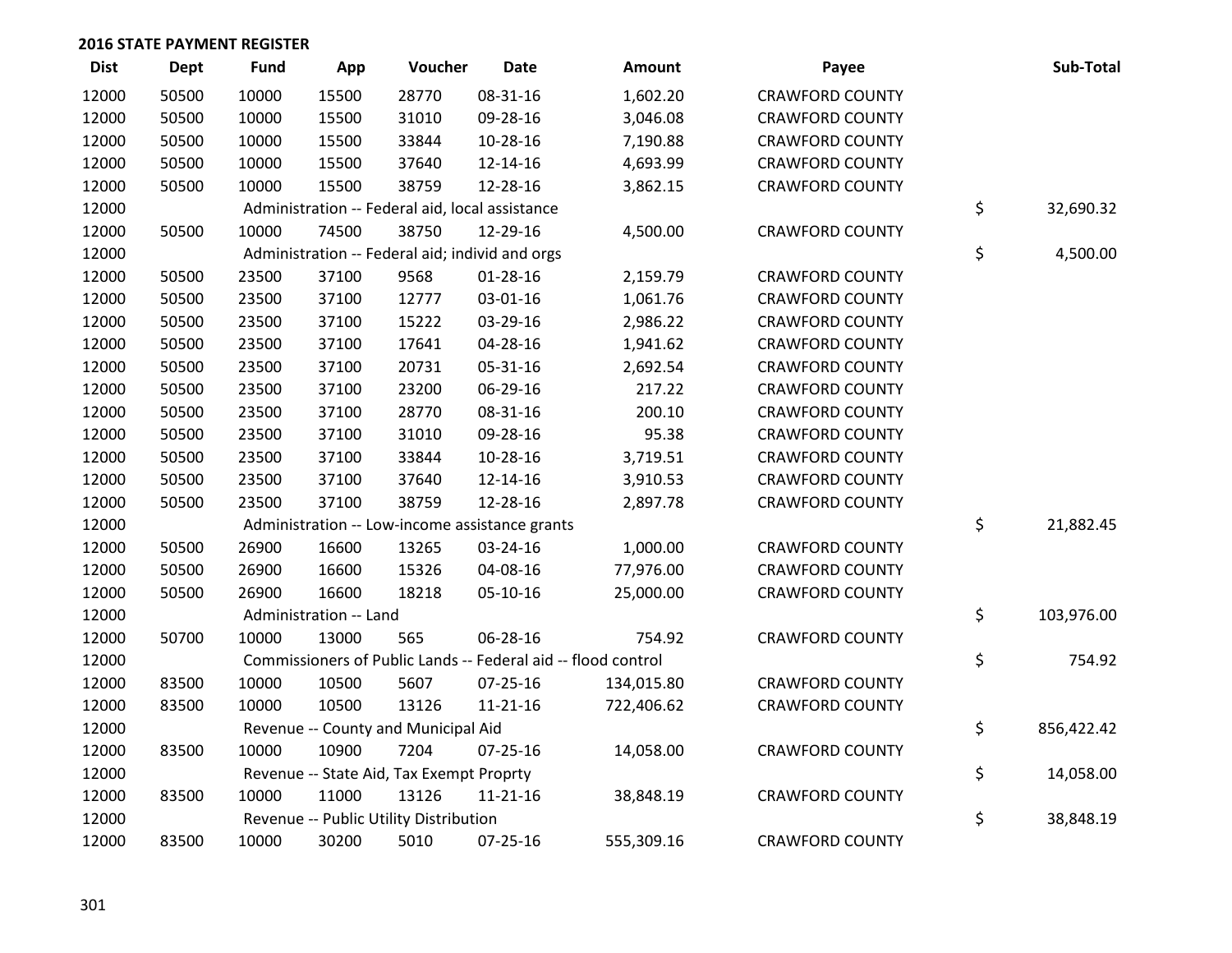| <b>Dist</b> | <b>Dept</b> | <b>Fund</b> | App                                  | Voucher                                             | <b>Date</b>    | Amount       | Payee                     | Sub-Total          |
|-------------|-------------|-------------|--------------------------------------|-----------------------------------------------------|----------------|--------------|---------------------------|--------------------|
| 12000       | 83500       | 10000       | 30200                                | 5154                                                | $07 - 25 - 16$ | 1,906,213.10 | <b>CRAWFORD COUNTY</b>    |                    |
| 12000       |             |             |                                      | Revenue -- School Lvy Tx/First Dollar Cr            |                |              |                           | \$<br>2,461,522.26 |
| 12000       | 83500       | 52100       | 36300                                | 3413                                                | 03-29-16       | 497,864.95   | <b>CRAWFORD COUNTY</b>    |                    |
| 12000       |             |             |                                      | Revenue -- Lottery & Gaming Credit                  |                |              |                           | \$<br>497,864.95   |
| 12000       |             |             | <b>District Total Appropriations</b> |                                                     |                |              |                           | \$<br>6,385,054.44 |
| 12002       | 16500       | 10000       | 22500                                | 3661                                                | 06-27-16       | 4,530.88     | TOWN OF BRIDGEPORT        |                    |
| 12002       |             |             |                                      | Safety & Prof Services -- Fire dues distribution    |                |              |                           | \$<br>4,530.88     |
| 12002       | 37000       | 10000       | 50300                                | 29031                                               | $02 - 12 - 16$ | 4,203.60     | TOWN OF BRIDGEPORT        |                    |
| 12002       | 37000       | 10000       | 50300                                | 29032                                               | $02 - 12 - 16$ | 6,935.95     | TOWN OF BRIDGEPORT        |                    |
| 12002       | 37000       | 10000       | 50300                                | 46040                                               | $04 - 21 - 16$ | 103.18       | TOWN OF BRIDGEPORT        |                    |
| 12002       |             |             |                                      | Natural Resources -- Aids in lieu of taxes - gener  |                |              |                           | \$<br>11,242.73    |
| 12002       | 37000       | 21200       | 16600                                | 63126                                               | 06-20-16       | 150.12       | <b>TOWN OF BRIDGEPORT</b> |                    |
| 12002       |             |             |                                      | Natural Resources -- Gen program ops-state funds-FR |                |              |                           | \$<br>150.12       |
| 12002       | 37000       | 21200       | 57100                                | 63126                                               | 06-20-16       | 106.02       | TOWN OF BRIDGEPORT        |                    |
| 12002       |             |             |                                      | Natural Resources -- ResAids - cnty forst, cl & mfl |                |              |                           | \$<br>106.02       |
| 12002       | 39500       | 21100       | 19100                                | 477                                                 | 07-05-16       | 11,059.54    | <b>TOWN OF BRIDGEPORT</b> |                    |
| 12002       | 39500       | 21100       | 19100                                | 29549                                               | 10-03-16       | 11,059.56    | TOWN OF BRIDGEPORT        |                    |
| 12002       | 39500       | 21100       | 19100                                | 76296                                               | $01 - 04 - 16$ | 11,059.54    | TOWN OF BRIDGEPORT        |                    |
| 12002       | 39500       | 21100       | 19100                                | 84296                                               | 04-04-16       | 11,059.54    | TOWN OF BRIDGEPORT        |                    |
| 12002       |             |             |                                      | Transportation -- Trns Aids To Mnc.-Sf              |                |              |                           | \$<br>44,238.18    |
| 12002       | 46500       | 10000       | 30500                                | 6625                                                | $02 - 26 - 16$ | 519.66       | TOWN OF BRIDGEPORT        |                    |
| 12002       |             |             |                                      | Military Affairs -- Disaster recovery aid           |                |              |                           | \$<br>519.66       |
| 12002       | 83500       | 10000       | 10500                                | 5586                                                | 07-25-16       | 1,613.81     | TOWN OF BRIDGEPORT        |                    |
| 12002       | 83500       | 10000       | 10500                                | 13105                                               | $11 - 21 - 16$ | 9,144.89     | TOWN OF BRIDGEPORT        |                    |
| 12002       |             |             |                                      | Revenue -- County and Municipal Aid                 |                |              |                           | \$<br>10,758.70    |
| 12002       | 83500       | 10000       | 10900                                | 7544                                                | $07 - 25 - 16$ | 449.00       | <b>TOWN OF BRIDGEPORT</b> |                    |
| 12002       |             |             |                                      | Revenue -- State Aid, Tax Exempt Proprty            |                |              |                           | \$<br>449.00       |
| 12002       | 83500       | 52100       | 36300                                | 2988                                                | 03-29-16       | 5,974.94     | TOWN OF BRIDGEPORT        |                    |
| 12002       |             |             |                                      | Revenue -- Lottery & Gaming Credit                  |                |              |                           | \$<br>5,974.94     |
| 12002       |             |             | <b>District Total Appropriations</b> |                                                     |                |              |                           | \$<br>77,970.23    |
| 12004       | 16500       | 10000       | 22500                                | 5153                                                | 07-07-16       | 2,523.48     | TOWN OF CLAYTON           |                    |
| 12004       |             |             |                                      | Safety & Prof Services -- Fire dues distribution    |                |              |                           | \$<br>2,523.48     |
| 12004       | 37000       | 10000       | 50300                                | 29141                                               | $02 - 12 - 16$ | 34.03        | TOWN OF CLAYTON           |                    |
| 12004       |             |             |                                      | Natural Resources -- Aids in lieu of taxes - gener  |                |              |                           | \$<br>34.03        |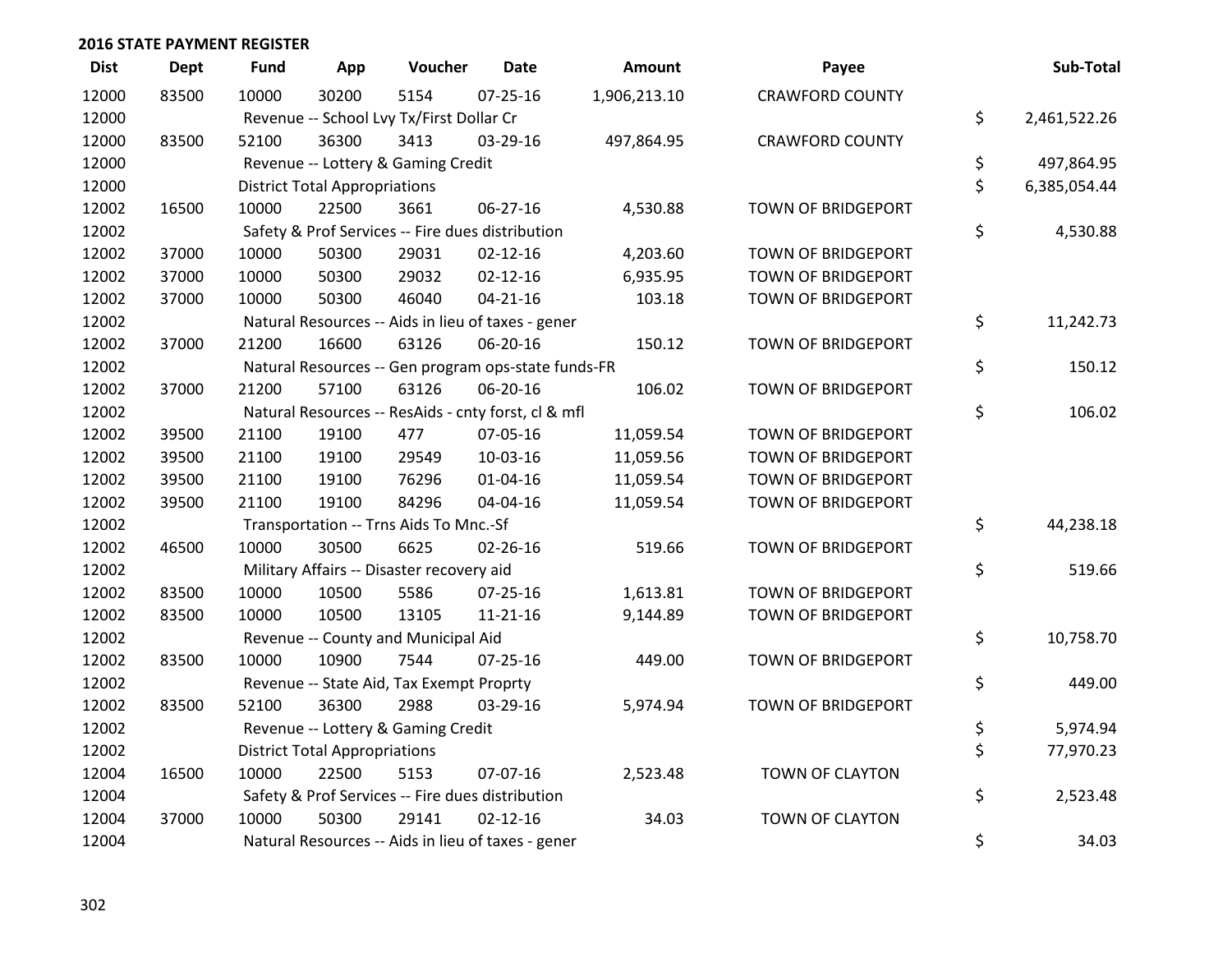| <b>Dist</b> | <b>Dept</b> | <b>Fund</b> | App                                  | Voucher                                  | <b>Date</b>                                         | Amount    | Payee                  | Sub-Total        |
|-------------|-------------|-------------|--------------------------------------|------------------------------------------|-----------------------------------------------------|-----------|------------------------|------------------|
| 12004       | 37000       | 21200       | 16600                                | 63127                                    | 06-20-16                                            | 3,791.20  | <b>TOWN OF CLAYTON</b> |                  |
| 12004       |             |             |                                      |                                          | Natural Resources -- Gen program ops-state funds-FR |           |                        | \$<br>3,791.20   |
| 12004       | 37000       | 21200       | 57100                                | 63127                                    | 06-20-16                                            | 1,903.30  | TOWN OF CLAYTON        |                  |
| 12004       |             |             |                                      |                                          | Natural Resources -- ResAids - cnty forst, cl & mfl |           |                        | \$<br>1,903.30   |
| 12004       | 37000       | 21200       | 58900                                | 102158                                   | 11-18-16                                            | 5,262.79  | TOWN OF CLAYTON        |                  |
| 12004       |             |             |                                      |                                          | Natural Resources -- Resource aids - distribution o |           |                        | \$<br>5,262.79   |
| 12004       | 39500       | 21100       | 19100                                | 478                                      | 07-05-16                                            | 50,249.64 | TOWN OF CLAYTON        |                  |
| 12004       | 39500       | 21100       | 19100                                | 29550                                    | 10-03-16                                            | 50,249.64 | TOWN OF CLAYTON        |                  |
| 12004       | 39500       | 21100       | 19100                                | 76297                                    | $01 - 04 - 16$                                      | 50,249.64 | TOWN OF CLAYTON        |                  |
| 12004       | 39500       | 21100       | 19100                                | 84297                                    | 04-04-16                                            | 50,249.64 | TOWN OF CLAYTON        |                  |
| 12004       |             |             |                                      | Transportation -- Trns Aids To Mnc.-Sf   |                                                     |           |                        | \$<br>200,998.56 |
| 12004       | 83500       | 10000       | 10500                                | 5587                                     | $07 - 25 - 16$                                      | 5,526.76  | TOWN OF CLAYTON        |                  |
| 12004       | 83500       | 10000       | 10500                                | 13106                                    | $11 - 21 - 16$                                      | 31,138.64 | TOWN OF CLAYTON        |                  |
| 12004       |             |             |                                      | Revenue -- County and Municipal Aid      |                                                     |           |                        | \$<br>36,665.40  |
| 12004       | 83500       | 10000       | 10900                                | 7545                                     | 07-25-16                                            | 8.00      | TOWN OF CLAYTON        |                  |
| 12004       |             |             |                                      | Revenue -- State Aid, Tax Exempt Proprty |                                                     |           |                        | \$<br>8.00       |
| 12004       | 83500       | 10000       | 11000                                | 13106                                    | $11 - 21 - 16$                                      | 186.78    | TOWN OF CLAYTON        |                  |
| 12004       |             |             |                                      | Revenue -- Public Utility Distribution   |                                                     |           |                        | \$<br>186.78     |
| 12004       |             |             | <b>District Total Appropriations</b> |                                          |                                                     |           |                        | \$<br>251,373.54 |
| 12006       | 16500       | 10000       | 22500                                | 3662                                     | 06-27-16                                            | 2,393.65  | <b>TOWN OF EASTMAN</b> |                  |
| 12006       |             |             |                                      |                                          | Safety & Prof Services -- Fire dues distribution    |           |                        | \$<br>2,393.65   |
| 12006       | 37000       | 10000       | 50300                                | 29154                                    | $02 - 12 - 16$                                      | 11,254.63 | TOWN OF EASTMAN        |                  |
| 12006       | 37000       | 10000       | 50300                                | 29155                                    | $02 - 12 - 16$                                      | 4,342.37  | TOWN OF EASTMAN        |                  |
| 12006       | 37000       | 10000       | 50300                                | 46400                                    | $04 - 21 - 16$                                      | 20.56     | <b>TOWN OF EASTMAN</b> |                  |
| 12006       |             |             |                                      |                                          | Natural Resources -- Aids in lieu of taxes - gener  |           |                        | \$<br>15,617.56  |
| 12006       | 37000       | 21200       | 16600                                | 63128                                    | 06-20-16                                            | 2,481.41  | TOWN OF EASTMAN        |                  |
| 12006       |             |             |                                      |                                          | Natural Resources -- Gen program ops-state funds-FR |           |                        | \$<br>2,481.41   |
| 12006       | 37000       | 21200       | 57100                                | 63128                                    | 06-20-16                                            | 1,174.31  | TOWN OF EASTMAN        |                  |
| 12006       |             |             |                                      |                                          | Natural Resources -- ResAids - cnty forst, cl & mfl |           |                        | \$<br>1,174.31   |
| 12006       | 37000       | 21200       | 57900                                | 46399                                    | $04 - 21 - 16$                                      | 28.35     | TOWN OF EASTMAN        |                  |
| 12006       |             |             |                                      |                                          | Natural Resources -- Aids in lieu of taxes - sum s  |           |                        | \$<br>28.35      |
| 12006       | 37000       | 21200       | 58900                                | 102159                                   | 11-18-16                                            | 1,290.59  | <b>TOWN OF EASTMAN</b> |                  |
| 12006       |             |             |                                      |                                          | Natural Resources -- Resource aids - distribution o |           |                        | \$<br>1,290.59   |
| 12006       | 37000       | 27400       | 67000                                | 55929                                    | 05-27-16                                            | 1,450.69  | <b>TOWN OF EASTMAN</b> |                  |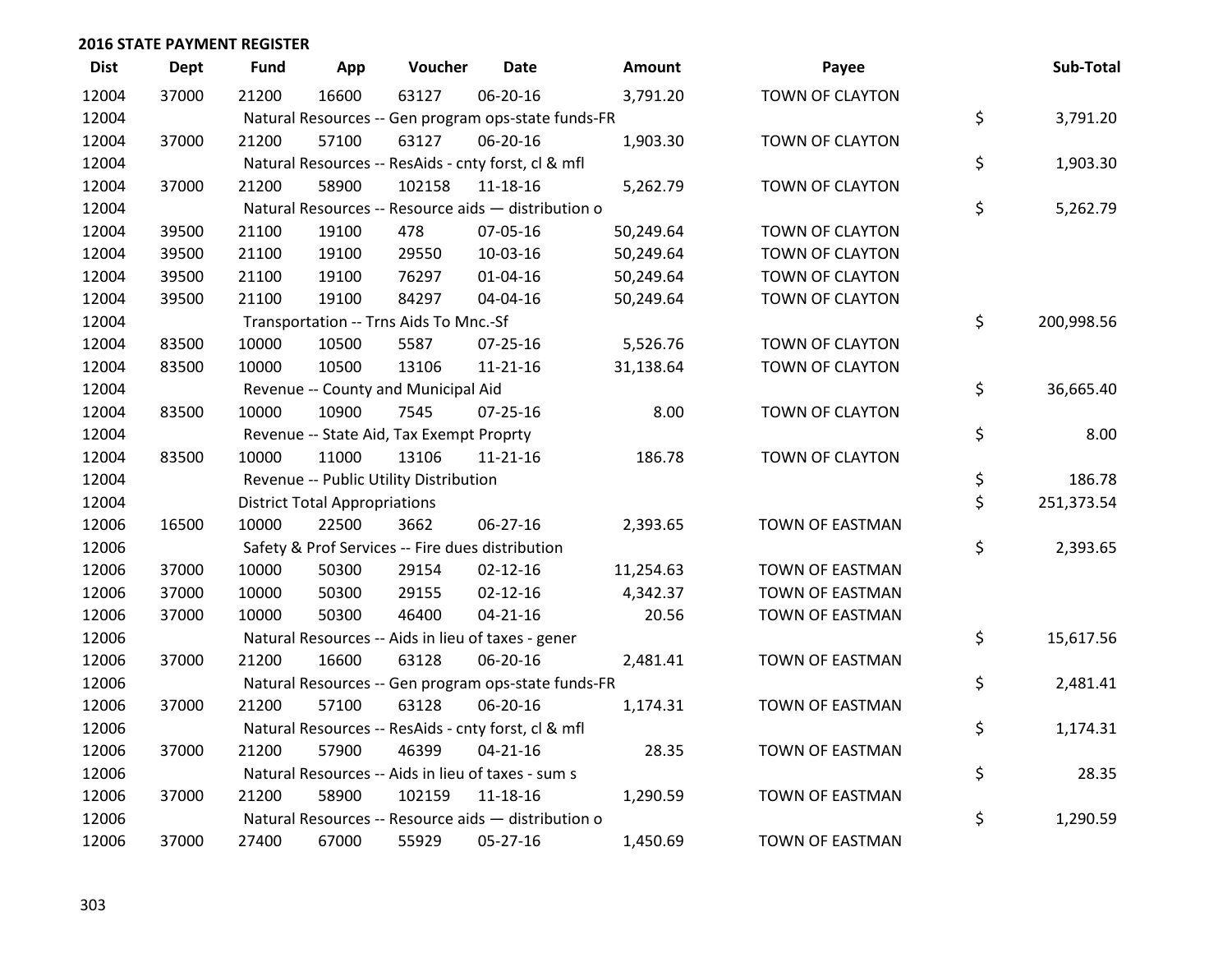| <b>Dist</b> | <b>Dept</b> | <b>Fund</b> | App                                  | Voucher                                  | <b>Date</b>                                         | Amount    | Payee                   | Sub-Total        |
|-------------|-------------|-------------|--------------------------------------|------------------------------------------|-----------------------------------------------------|-----------|-------------------------|------------------|
| 12006       |             |             |                                      |                                          | Natural Resources -- Fin asst for responsible units |           |                         | \$<br>1,450.69   |
| 12006       | 39500       | 21100       | 19100                                | 479                                      | 07-05-16                                            | 42,228.85 | TOWN OF EASTMAN         |                  |
| 12006       | 39500       | 21100       | 19100                                | 29551                                    | 10-03-16                                            | 42,228.87 | <b>TOWN OF EASTMAN</b>  |                  |
| 12006       | 39500       | 21100       | 19100                                | 76298                                    | $01 - 04 - 16$                                      | 42,228.85 | TOWN OF EASTMAN         |                  |
| 12006       | 39500       | 21100       | 19100                                | 84298                                    | 04-04-16                                            | 42,228.85 | TOWN OF EASTMAN         |                  |
| 12006       |             |             |                                      | Transportation -- Trns Aids To Mnc.-Sf   |                                                     |           |                         | \$<br>168,915.42 |
| 12006       | 83500       | 10000       | 10500                                | 5588                                     | $07 - 25 - 16$                                      | 5,562.51  | TOWN OF EASTMAN         |                  |
| 12006       | 83500       | 10000       | 10500                                | 13107                                    | $11 - 21 - 16$                                      | 31,230.09 | <b>TOWN OF EASTMAN</b>  |                  |
| 12006       |             |             |                                      | Revenue -- County and Municipal Aid      |                                                     |           |                         | \$<br>36,792.60  |
| 12006       | 83500       | 10000       | 10900                                | 7546                                     | 07-25-16                                            | 5.00      | TOWN OF EASTMAN         |                  |
| 12006       |             |             |                                      | Revenue -- State Aid, Tax Exempt Proprty |                                                     |           |                         | \$<br>5.00       |
| 12006       | 83500       | 10000       | 11000                                | 13107                                    | $11 - 21 - 16$                                      | 309.25    | TOWN OF EASTMAN         |                  |
| 12006       |             |             |                                      | Revenue -- Public Utility Distribution   |                                                     |           |                         | \$<br>309.25     |
| 12006       |             |             | <b>District Total Appropriations</b> |                                          |                                                     |           |                         | \$<br>230,458.83 |
| 12008       | 16500       | 10000       | 22500                                | 3663                                     | 06-27-16                                            | 2,475.75  | <b>TOWN OF FREEMAN</b>  |                  |
| 12008       |             |             |                                      |                                          | Safety & Prof Services -- Fire dues distribution    |           |                         | \$<br>2,475.75   |
| 12008       | 37000       | 10000       | 50300                                | 29165                                    | $02 - 12 - 16$                                      | 17,572.44 | TOWN OF FREEMAN         |                  |
| 12008       | 37000       | 10000       | 50300                                | 29166                                    | $02 - 12 - 16$                                      | 3,582.93  | TOWN OF FREEMAN         |                  |
| 12008       | 37000       | 10000       | 50300                                | 29167                                    | $02 - 12 - 16$                                      | 67,480.74 | <b>TOWN OF FREEMAN</b>  |                  |
| 12008       | 37000       | 10000       | 50300                                | 29168                                    | $02 - 12 - 16$                                      | 2,106.95  | <b>TOWN OF FREEMAN</b>  |                  |
| 12008       | 37000       | 10000       | 50300                                | 46431                                    | $04 - 21 - 16$                                      | 1,036.95  | <b>TOWN OF FREEMAN</b>  |                  |
| 12008       |             |             |                                      |                                          | Natural Resources -- Aids in lieu of taxes - gener  |           |                         | \$<br>91,780.01  |
| 12008       | 37000       | 21200       | 16600                                | 63129                                    | 06-20-16                                            | 2,654.00  | <b>TOWN OF FREEMAN</b>  |                  |
| 12008       |             |             |                                      |                                          | Natural Resources -- Gen program ops-state funds-FR |           |                         | \$<br>2,654.00   |
| 12008       | 37000       | 21200       | 57100                                | 63129                                    | 06-20-16                                            | 1,449.19  | <b>TOWN OF FREEMAN</b>  |                  |
| 12008       |             |             |                                      |                                          | Natural Resources -- ResAids - cnty forst, cl & mfl |           |                         | \$<br>1,449.19   |
| 12008       | 37000       | 21200       | 58900                                | 102160                                   | 11-18-16                                            | 580.19    | TOWN OF FREEMAN         |                  |
| 12008       |             |             |                                      |                                          | Natural Resources -- Resource aids - distribution o |           |                         | \$<br>580.19     |
| 12008       | 37000       | 27400       | 67000                                | 55817                                    | $05 - 27 - 16$                                      | 847.43    | TOWN OF FREEMAN         |                  |
| 12008       |             |             |                                      |                                          | Natural Resources -- Fin asst for responsible units |           |                         | \$<br>847.43     |
| 12008       | 39500       | 21100       | 19100                                | 480                                      | 07-05-16                                            | 46,853.05 | <b>TOWN OF FREEMAN</b>  |                  |
| 12008       | 39500       | 21100       | 19100                                | 29552                                    | 10-03-16                                            | 46,853.07 | <b>TOWN OF FREEMAN</b>  |                  |
| 12008       |             |             |                                      | Transportation -- Trns Aids To Mnc.-Sf   |                                                     |           |                         | \$<br>93,706.12  |
| 12008       | 39500       | 21100       | 17400                                | 82217                                    | 05-19-16                                            | 4,948.00  | <b>TREAS TN FREEMAN</b> |                  |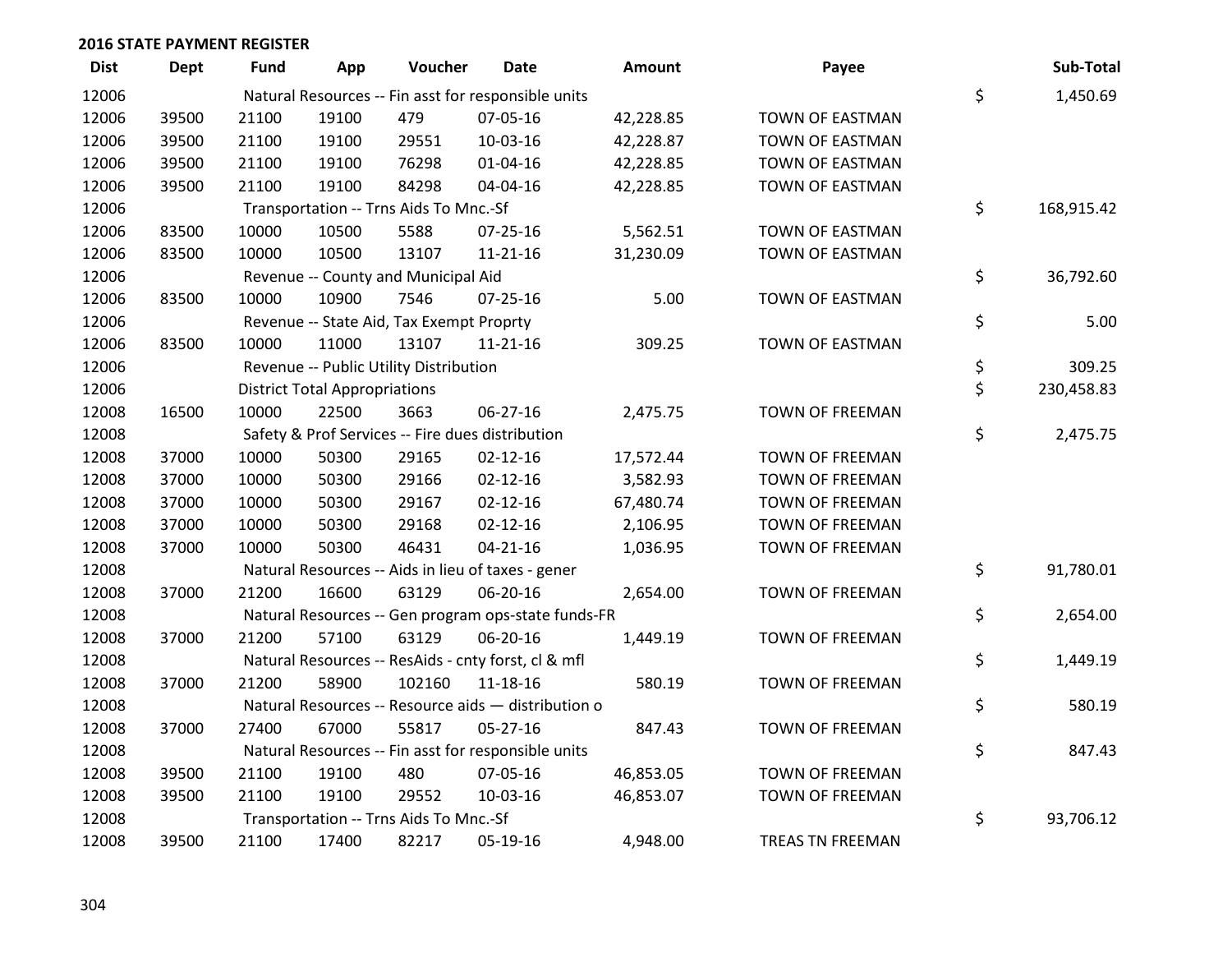| <b>Dist</b> | Dept  | <b>Fund</b> | App                                  | Voucher                                  | Date                                                | <b>Amount</b> | Payee                   | Sub-Total        |
|-------------|-------|-------------|--------------------------------------|------------------------------------------|-----------------------------------------------------|---------------|-------------------------|------------------|
| 12008       |       |             |                                      | Transportation -- Disastr Damag Aid Sf   |                                                     |               |                         | \$<br>4,948.00   |
| 12008       | 39500 | 21100       | 19100                                | 76299                                    | $01 - 04 - 16$                                      | 46,853.05     | TOWN OF FREEMAN         |                  |
| 12008       | 39500 | 21100       | 19100                                | 84299                                    | 04-04-16                                            | 46,853.05     | <b>TOWN OF FREEMAN</b>  |                  |
| 12008       |       |             |                                      | Transportation -- Trns Aids To Mnc.-Sf   |                                                     |               |                         | \$<br>93,706.10  |
| 12008       | 83500 | 10000       | 10500                                | 5589                                     | $07 - 25 - 16$                                      | 2,661.21      | TOWN OF FREEMAN         |                  |
| 12008       | 83500 | 10000       | 10500                                | 13108                                    | $11 - 21 - 16$                                      | 24,962.84     | TOWN OF FREEMAN         |                  |
| 12008       |       |             |                                      | Revenue -- County and Municipal Aid      |                                                     |               |                         | \$<br>27,624.05  |
| 12008       |       |             | <b>District Total Appropriations</b> |                                          |                                                     |               |                         | \$<br>319,770.84 |
| 12010       | 16500 | 10000       | 22500                                | 5154                                     | 07-07-16                                            | 818.06        | HANEY, TOWN OF          |                  |
| 12010       |       |             |                                      |                                          | Safety & Prof Services -- Fire dues distribution    |               |                         | \$<br>818.06     |
| 12010       | 37000 | 10000       | 50300                                | 29172                                    | $02 - 12 - 16$                                      | 13,524.95     | HANEY, TOWN OF          |                  |
| 12010       | 37000 | 10000       | 50300                                | 29173                                    | $02 - 12 - 16$                                      | 7,626.36      | HANEY, TOWN OF          |                  |
| 12010       |       |             |                                      |                                          | Natural Resources -- Aids in lieu of taxes - gener  |               |                         | \$<br>21,151.31  |
| 12010       | 37000 | 21200       | 16600                                | 63130                                    | 06-20-16                                            | 1,123.24      | HANEY, TOWN OF          |                  |
| 12010       |       |             |                                      |                                          | Natural Resources -- Gen program ops-state funds-FR |               |                         | \$<br>1,123.24   |
| 12010       | 37000 | 21200       | 57100                                | 63130                                    | 06-20-16                                            | 504.72        | HANEY, TOWN OF          |                  |
| 12010       |       |             |                                      |                                          | Natural Resources -- ResAids - cnty forst, cl & mfl |               |                         | \$<br>504.72     |
| 12010       | 37000 | 21200       | 58900                                | 102161                                   | $11 - 18 - 16$                                      | 633.44        | HANEY, TOWN OF          |                  |
| 12010       |       |             |                                      |                                          | Natural Resources -- Resource aids - distribution o |               |                         | \$<br>633.44     |
| 12010       | 39500 | 21100       | 19100                                | 481                                      | 07-05-16                                            | 22,647.57     | HANEY, TOWN OF          |                  |
| 12010       | 39500 | 21100       | 19100                                | 29553                                    | 10-03-16                                            | 22,647.57     | HANEY, TOWN OF          |                  |
| 12010       | 39500 | 21100       | 19100                                | 76300                                    | $01 - 04 - 16$                                      | 22,647.57     | <b>TOWN OF HANEY</b>    |                  |
| 12010       | 39500 | 21100       | 19100                                | 84300                                    | 04-04-16                                            | 22,647.57     | <b>TOWN OF HANEY</b>    |                  |
| 12010       |       |             |                                      | Transportation -- Trns Aids To Mnc.-Sf   |                                                     |               |                         | \$<br>90,590.28  |
| 12010       | 83500 | 10000       | 10500                                | 5590                                     | $07 - 25 - 16$                                      | 6,637.43      | HANEY, TOWN OF          |                  |
| 12010       | 83500 | 10000       | 10500                                | 13109                                    | $11 - 21 - 16$                                      | 37,612.09     | HANEY, TOWN OF          |                  |
| 12010       |       |             |                                      | Revenue -- County and Municipal Aid      |                                                     |               |                         | \$<br>44,249.52  |
| 12010       | 83500 | 10000       | 10900                                | 7547                                     | $07 - 25 - 16$                                      | 6.00          | HANEY, TOWN OF          |                  |
| 12010       |       |             |                                      | Revenue -- State Aid, Tax Exempt Proprty |                                                     |               |                         | \$<br>6.00       |
| 12010       |       |             | <b>District Total Appropriations</b> |                                          |                                                     |               |                         | \$<br>159,076.57 |
| 12012       | 16500 | 10000       | 22500                                | 3664                                     | 06-27-16                                            | 1,377.17      | TOWN OF MARIETTA        |                  |
| 12012       |       |             |                                      |                                          | Safety & Prof Services -- Fire dues distribution    |               |                         | \$<br>1,377.17   |
| 12012       | 37000 | 10000       | 50300                                | 29190                                    | $02 - 12 - 16$                                      | 10,756.84     | TOWN OF MARIETTA        |                  |
| 12012       | 37000 | 10000       | 50300                                | 29191                                    | $02 - 12 - 16$                                      | 54,261.12     | <b>TOWN OF MARIETTA</b> |                  |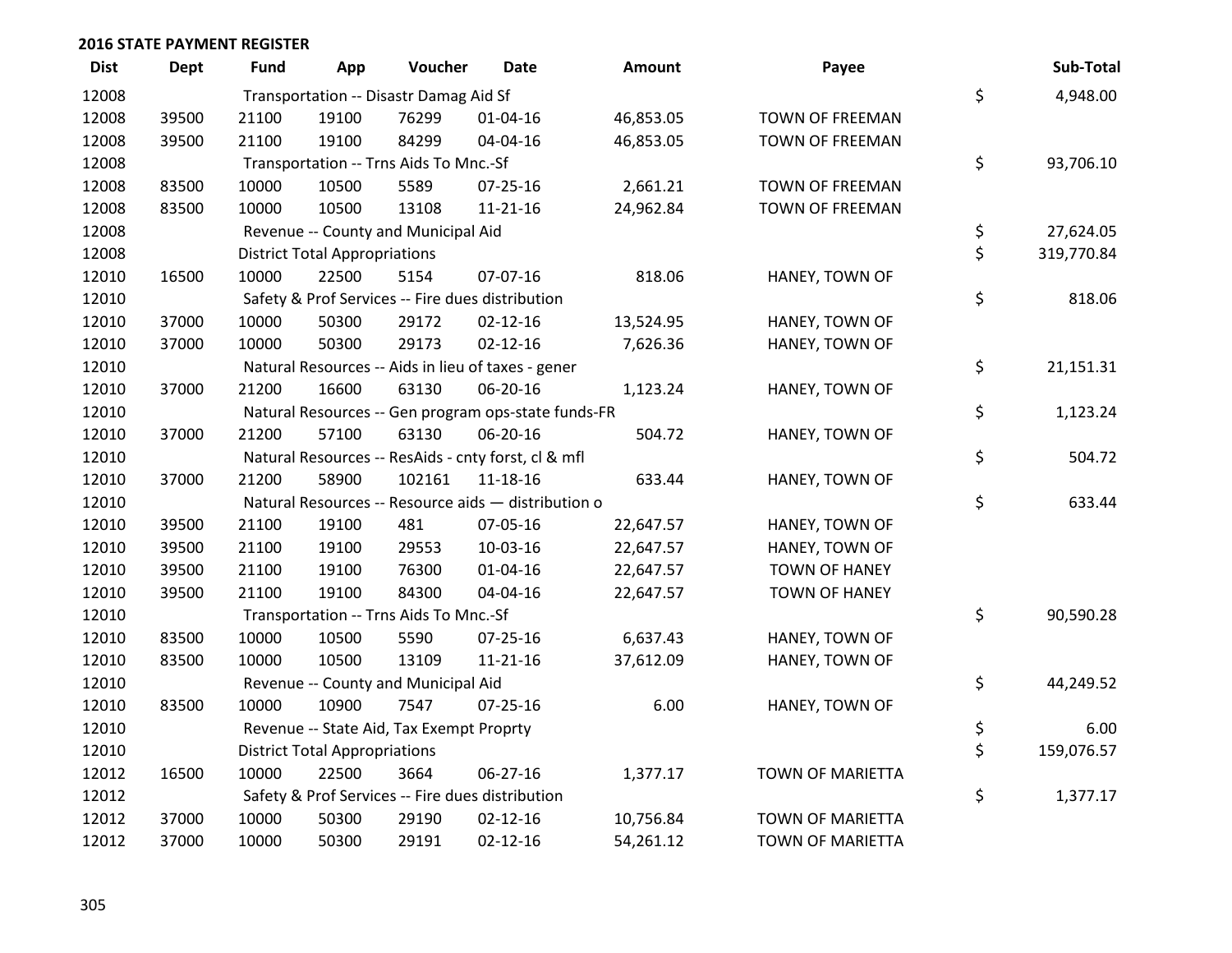| <b>Dist</b> | <b>Dept</b> | <b>Fund</b> | App                                  | Voucher                                             | Date           | <b>Amount</b> | Payee                    | Sub-Total        |
|-------------|-------------|-------------|--------------------------------------|-----------------------------------------------------|----------------|---------------|--------------------------|------------------|
| 12012       | 37000       | 10000       | 50300                                | 46525                                               | $04 - 21 - 16$ | 422.80        | <b>TOWN OF MARIETTA</b>  |                  |
| 12012       | 37000       | 10000       | 50300                                | 46526                                               | $04 - 21 - 16$ | 20.91         | TOWN OF MARIETTA         |                  |
| 12012       |             |             |                                      | Natural Resources -- Aids in lieu of taxes - gener  |                |               |                          | \$<br>65,461.67  |
| 12012       | 37000       | 21200       | 16600                                | 63131                                               | 06-20-16       | 993.65        | <b>TOWN OF MARIETTA</b>  |                  |
| 12012       |             |             |                                      | Natural Resources -- Gen program ops-state funds-FR |                |               |                          | \$<br>993.65     |
| 12012       | 37000       | 21200       | 57100                                | 63131                                               | 06-20-16       | 466.32        | TOWN OF MARIETTA         |                  |
| 12012       |             |             |                                      | Natural Resources -- ResAids - cnty forst, cl & mfl |                |               |                          | \$<br>466.32     |
| 12012       | 37000       | 21200       | 57900                                | 46523                                               | $04 - 21 - 16$ | 35.92         | <b>TOWN OF MARIETTA</b>  |                  |
| 12012       | 37000       | 21200       | 57900                                | 46524                                               | $04 - 21 - 16$ | 3.67          | <b>TOWN OF MARIETTA</b>  |                  |
| 12012       |             |             |                                      | Natural Resources -- Aids in lieu of taxes - sum s  |                |               |                          | \$<br>39.59      |
| 12012       | 37000       | 21200       | 58900                                | 102162                                              | $11 - 18 - 16$ | 163.62        | TOWN OF MARIETTA         |                  |
| 12012       |             |             |                                      | Natural Resources -- Resource aids - distribution o |                |               |                          | \$<br>163.62     |
| 12012       | 37000       | 27400       | 67000                                | 56029                                               | $05 - 27 - 16$ | 2,197.94      | <b>TOWN OF MARIETTA</b>  |                  |
| 12012       |             |             |                                      | Natural Resources -- Fin asst for responsible units |                |               |                          | \$<br>2,197.94   |
| 12012       | 39500       | 21100       | 19100                                | 482                                                 | 07-05-16       | 33,002.47     | TOWN OF MARIETTA         |                  |
| 12012       | 39500       | 21100       | 19100                                | 29554                                               | 10-03-16       | 33,002.49     | TOWN OF MARIETTA         |                  |
| 12012       | 39500       | 21100       | 19100                                | 76301                                               | 01-04-16       | 33,002.47     | TOWN OF MARIETTA         |                  |
| 12012       | 39500       | 21100       | 19100                                | 84301                                               | 04-04-16       | 33,002.47     | <b>TOWN OF MARIETTA</b>  |                  |
| 12012       |             |             |                                      | Transportation -- Trns Aids To Mnc.-Sf              |                |               |                          | \$<br>132,009.90 |
| 12012       | 83500       | 10000       | 10500                                | 5591                                                | 07-25-16       | 6,146.51      | TOWN OF MARIETTA         |                  |
| 12012       | 83500       | 10000       | 10500                                | 13110                                               | $11 - 21 - 16$ | 34,489.04     | TOWN OF MARIETTA         |                  |
| 12012       |             |             |                                      | Revenue -- County and Municipal Aid                 |                |               |                          | \$<br>40,635.55  |
| 12012       | 83500       | 10000       | 10900                                | 7548                                                | $07 - 25 - 16$ | 6.00          | <b>TOWN OF MARIETTA</b>  |                  |
| 12012       |             |             |                                      | Revenue -- State Aid, Tax Exempt Proprty            |                |               |                          | \$<br>6.00       |
| 12012       | 83500       | 10000       | 11000                                | 13110                                               | $11 - 21 - 16$ | 354.65        | TOWN OF MARIETTA         |                  |
| 12012       |             |             |                                      | Revenue -- Public Utility Distribution              |                |               |                          | \$<br>354.65     |
| 12012       |             |             | <b>District Total Appropriations</b> |                                                     |                |               |                          | \$<br>243,706.06 |
| 12014       | 16500       | 10000       | 22500                                | 3665                                                | 06-27-16       | 2,304.95      | TOWN OF PRAIRIE DU CHIEN |                  |
| 12014       |             |             |                                      | Safety & Prof Services -- Fire dues distribution    |                |               |                          | \$<br>2,304.95   |
| 12014       | 37000       | 10000       | 50300                                | 29052                                               | $02 - 12 - 16$ | 11,210.89     | TOWN OF PRAIRIE DU CHIEN |                  |
| 12014       | 37000       | 10000       | 50300                                | 29053                                               | $02 - 12 - 16$ | 6.75          | TOWN OF PRAIRIE DU CHIEN |                  |
| 12014       |             |             |                                      | Natural Resources -- Aids in lieu of taxes - gener  |                |               |                          | \$<br>11,217.64  |
| 12014       | 37000       | 21200       | 16600                                | 63132                                               | 06-20-16       | 797.21        | TOWN OF PRAIRIE DU CHIEN |                  |
| 12014       |             |             |                                      | Natural Resources -- Gen program ops-state funds-FR |                |               |                          | \$<br>797.21     |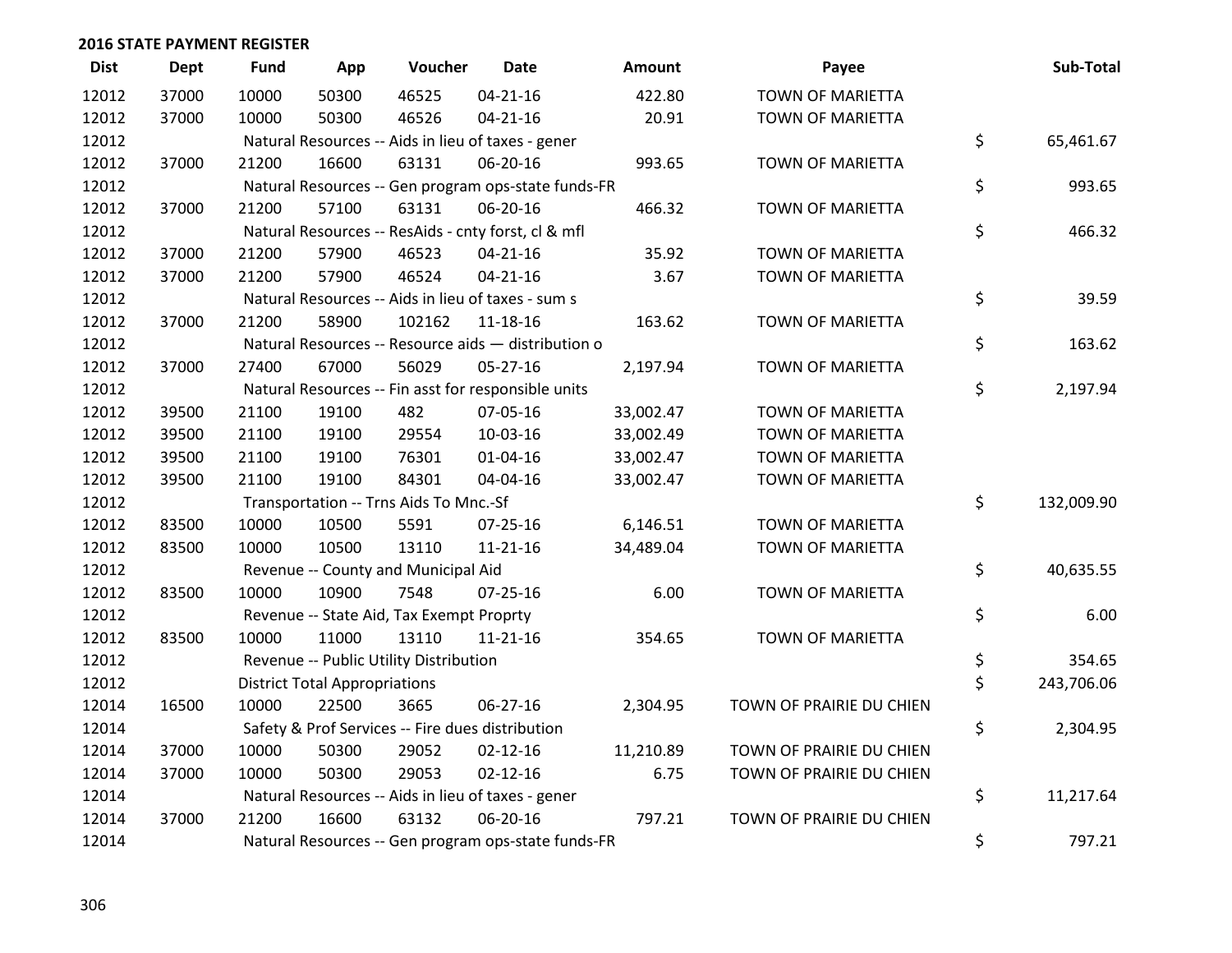| <b>Dist</b> | <b>Dept</b> | <b>Fund</b> | App                                  | Voucher                                             | Date           | <b>Amount</b> | Payee                    | Sub-Total        |
|-------------|-------------|-------------|--------------------------------------|-----------------------------------------------------|----------------|---------------|--------------------------|------------------|
| 12014       | 37000       | 21200       | 57100                                | 63132                                               | 06-20-16       | 375.99        | TOWN OF PRAIRIE DU CHIEN |                  |
| 12014       |             |             |                                      | Natural Resources -- ResAids - cnty forst, cl & mfl |                |               |                          | \$<br>375.99     |
| 12014       | 37000       | 21200       | 57900                                | 46068                                               | $04 - 21 - 16$ | 10.14         | TOWN OF PRAIRIE DU CHIEN |                  |
| 12014       |             |             |                                      | Natural Resources -- Aids in lieu of taxes - sum s  |                |               |                          | \$<br>10.14      |
| 12014       | 37000       | 21200       | 58900                                | 102163                                              | $11 - 18 - 16$ | 185.94        | TOWN OF PRAIRIE DU CHIEN |                  |
| 12014       |             |             |                                      | Natural Resources -- Resource aids - distribution o |                |               |                          | \$<br>185.94     |
| 12014       | 39500       | 21100       | 19100                                | 483                                                 | 07-05-16       | 17,246.61     | TOWN OF PRAIRIE DU CHIEN |                  |
| 12014       | 39500       | 21100       | 19100                                | 29555                                               | 10-03-16       | 17,246.63     | TOWN OF PRAIRIE DU CHIEN |                  |
| 12014       | 39500       | 21100       | 19100                                | 76302                                               | $01 - 04 - 16$ | 17,246.61     | TOWN OF PRAIRIE DU CHIEN |                  |
| 12014       | 39500       | 21100       | 19100                                | 84302                                               | 04-04-16       | 17,246.61     | TOWN OF PRAIRIE DU CHIEN |                  |
| 12014       |             |             |                                      | Transportation -- Trns Aids To Mnc.-Sf              |                |               |                          | \$<br>68,986.46  |
| 12014       | 83500       | 10000       | 10500                                | 5592                                                | $07 - 25 - 16$ | 8,130.09      | TOWN OF PRAIRIE DU CHIEN |                  |
| 12014       | 83500       | 10000       | 10500                                | 13111                                               | $11 - 21 - 16$ | 45,287.40     | TOWN OF PRAIRIE DU CHIEN |                  |
| 12014       |             |             |                                      | Revenue -- County and Municipal Aid                 |                |               |                          | \$<br>53,417.49  |
| 12014       | 83500       | 10000       | 10900                                | 7549                                                | 07-25-16       | 74.00         | TOWN OF PRAIRIE DU CHIEN |                  |
| 12014       |             |             |                                      | Revenue -- State Aid, Tax Exempt Proprty            |                |               |                          | \$<br>74.00      |
| 12014       | 83500       | 10000       | 11000                                | 13111                                               | $11 - 21 - 16$ | 795.12        | TOWN OF PRAIRIE DU CHIEN |                  |
| 12014       |             |             |                                      | Revenue -- Public Utility Distribution              |                |               |                          | \$<br>795.12     |
| 12014       | 83500       | 52100       | 36300                                | 2989                                                | 03-29-16       | 11,360.00     | TOWN OF PRAIRIE DU CHIEN |                  |
| 12014       |             |             |                                      | Revenue -- Lottery & Gaming Credit                  |                |               |                          | \$<br>11,360.00  |
| 12014       |             |             | <b>District Total Appropriations</b> |                                                     |                |               |                          | \$<br>149,524.94 |
| 12016       | 16500       | 10000       | 22500                                | 3666                                                | 06-27-16       | 1,153.81      | TOWN OF SCOTT            |                  |
| 12016       |             |             |                                      | Safety & Prof Services -- Fire dues distribution    |                |               |                          | \$<br>1,153.81   |
| 12016       | 37000       | 10000       | 50300                                | 29235                                               | $02 - 12 - 16$ | 1,834.22      | TOWN OF SCOTT            |                  |
| 12016       |             |             |                                      | Natural Resources -- Aids in lieu of taxes - gener  |                |               |                          | \$<br>1,834.22   |
| 12016       | 37000       | 21200       | 16600                                | 63133                                               | 06-20-16       | 1,772.20      | TOWN OF SCOTT            |                  |
| 12016       |             |             |                                      | Natural Resources -- Gen program ops-state funds-FR |                |               |                          | \$<br>1,772.20   |
| 12016       | 37000       | 21200       | 57100                                | 63133                                               | 06-20-16       | 826.79        | TOWN OF SCOTT            |                  |
| 12016       |             |             |                                      | Natural Resources -- ResAids - cnty forst, cl & mfl |                |               |                          | \$<br>826.79     |
| 12016       | 37000       | 21200       | 58900                                | 102164                                              | 11-18-16       | 1,306.74      | TOWN OF SCOTT            |                  |
| 12016       |             |             |                                      | Natural Resources -- Resource aids - distribution o |                |               |                          | \$<br>1,306.74   |
| 12016       | 37000       | 27400       | 67000                                | 56057                                               | $05 - 27 - 16$ | 1,172.72      | TOWN OF SCOTT            |                  |
| 12016       |             |             |                                      | Natural Resources -- Fin asst for responsible units |                |               |                          | \$<br>1,172.72   |
| 12016       | 39500       | 21100       | 19100                                | 484                                                 | 07-05-16       | 28,510.39     | <b>TOWN OF SCOTT</b>     |                  |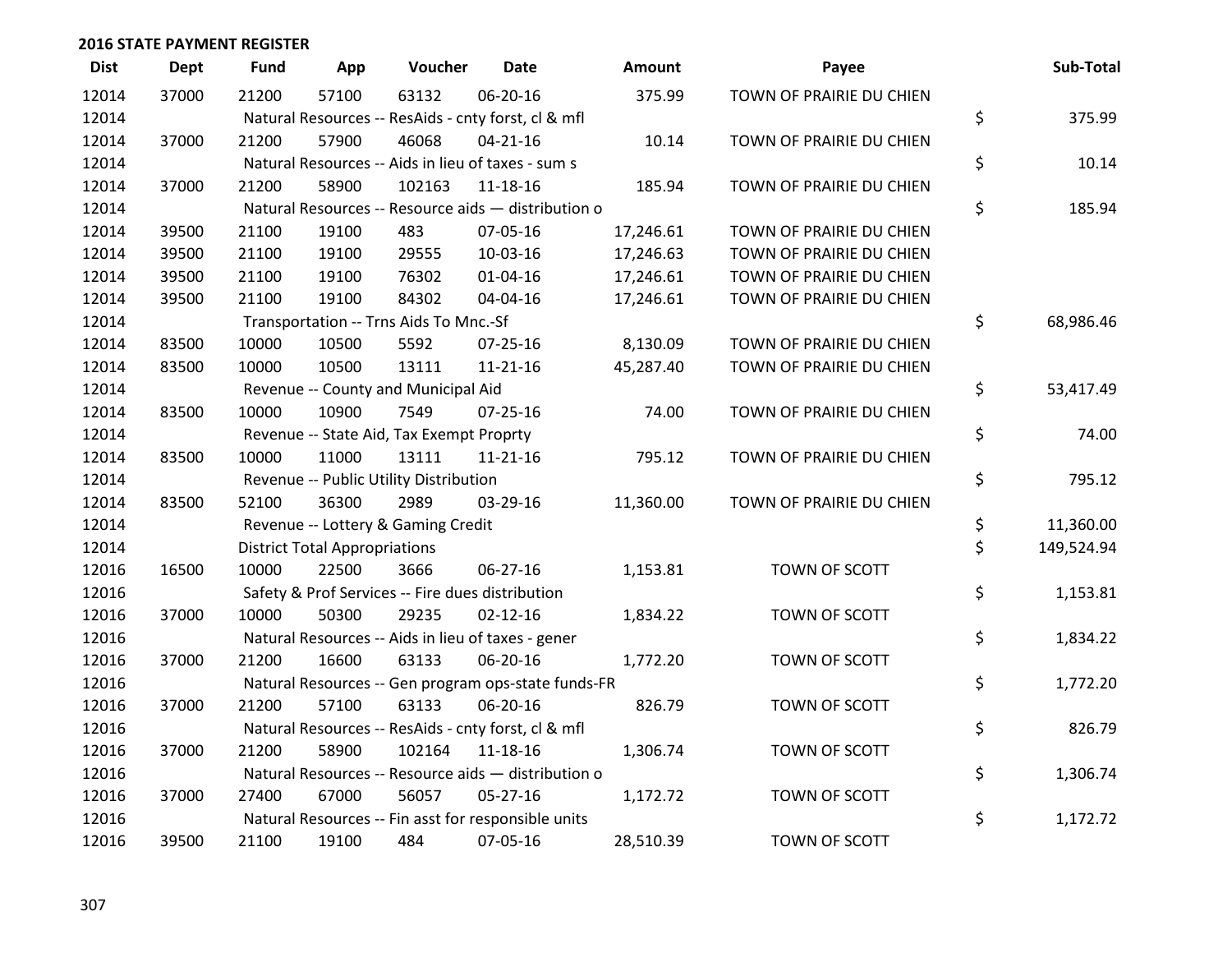| <b>Dist</b> | <b>Dept</b> | <b>Fund</b> | App                                  | Voucher                                  | <b>Date</b>                                         | Amount    | Payee          | Sub-Total        |
|-------------|-------------|-------------|--------------------------------------|------------------------------------------|-----------------------------------------------------|-----------|----------------|------------------|
| 12016       | 39500       | 21100       | 19100                                | 29556                                    | $10-03-16$                                          | 28,510.41 | TOWN OF SCOTT  |                  |
| 12016       | 39500       | 21100       | 19100                                | 76303                                    | $01 - 04 - 16$                                      | 28,510.39 | TOWN OF SCOTT  |                  |
| 12016       | 39500       | 21100       | 19100                                | 84303                                    | 04-04-16                                            | 28,510.39 | TOWN OF SCOTT  |                  |
| 12016       |             |             |                                      | Transportation -- Trns Aids To Mnc.-Sf   |                                                     |           |                | \$<br>114,041.58 |
| 12016       | 83500       | 10000       | 10500                                | 5593                                     | 07-25-16                                            | 5,600.19  | TOWN OF SCOTT  |                  |
| 12016       | 83500       | 10000       | 10500                                | 13112                                    | $11 - 21 - 16$                                      | 31,568.63 | TOWN OF SCOTT  |                  |
| 12016       |             |             |                                      | Revenue -- County and Municipal Aid      |                                                     |           |                | \$<br>37,168.82  |
| 12016       | 83500       | 10000       | 10900                                | 7550                                     | $07 - 25 - 16$                                      | 33.00     | TOWN OF SCOTT  |                  |
| 12016       |             |             |                                      | Revenue -- State Aid, Tax Exempt Proprty |                                                     |           |                | \$<br>33.00      |
| 12016       | 83500       | 10000       | 11000                                | 13112                                    | $11 - 21 - 16$                                      | 172.34    | TOWN OF SCOTT  |                  |
| 12016       |             |             |                                      | Revenue -- Public Utility Distribution   |                                                     |           |                | \$<br>172.34     |
| 12016       |             |             | <b>District Total Appropriations</b> |                                          |                                                     |           |                | \$<br>159,482.22 |
| 12018       | 16500       | 10000       | 22500                                | 5155                                     | 07-07-16                                            | 2,872.57  | TOWN OF SENECA |                  |
| 12018       |             |             |                                      |                                          | Safety & Prof Services -- Fire dues distribution    |           |                | \$<br>2,872.57   |
| 12018       | 37000       | 10000       | 50300                                | 29236                                    | $02 - 12 - 16$                                      | 1,293.95  | TOWN OF SENECA |                  |
| 12018       |             |             |                                      |                                          | Natural Resources -- Aids in lieu of taxes - gener  |           |                | \$<br>1,293.95   |
| 12018       | 37000       | 21200       | 16600                                | 63134                                    | 06-20-16                                            | 1,887.25  | TOWN OF SENECA |                  |
| 12018       |             |             |                                      |                                          | Natural Resources -- Gen program ops-state funds-FR |           |                | \$<br>1,887.25   |
| 12018       | 37000       | 21200       | 57100                                | 63134                                    | 06-20-16                                            | 1,010.71  | TOWN OF SENECA |                  |
| 12018       |             |             |                                      |                                          | Natural Resources -- ResAids - cnty forst, cl & mfl |           |                | \$<br>1,010.71   |
| 12018       | 37000       | 21200       | 58900                                | 102165                                   | $11 - 18 - 16$                                      | 1,195.91  | TOWN OF SENECA |                  |
| 12018       |             |             |                                      |                                          | Natural Resources -- Resource aids - distribution o |           |                | \$<br>1,195.91   |
| 12018       | 37000       | 27400       | 67000                                | 55687                                    | 05-27-16                                            | 1,649.78  | TOWN OF SENECA |                  |
| 12018       |             |             |                                      |                                          | Natural Resources -- Fin asst for responsible units |           |                | \$<br>1,649.78   |
| 12018       | 39500       | 21100       | 19100                                | 485                                      | 07-05-16                                            | 36,773.40 | TOWN OF SENECA |                  |
| 12018       | 39500       | 21100       | 19100                                | 29557                                    | 10-03-16                                            | 36,773.40 | TOWN OF SENECA |                  |
| 12018       | 39500       | 21100       | 19100                                | 76304                                    | 01-04-16                                            | 36,773.40 | TOWN OF SENECA |                  |
| 12018       | 39500       | 21100       | 19100                                | 84304                                    | 04-04-16                                            | 36,773.40 | TOWN OF SENECA |                  |
| 12018       |             |             |                                      | Transportation -- Trns Aids To Mnc.-Sf   |                                                     |           |                | \$<br>147,093.60 |
| 12018       | 83500       | 10000       | 10500                                | 5594                                     | 07-25-16                                            | 6,824.51  | TOWN OF SENECA |                  |
| 12018       | 83500       | 10000       | 10500                                | 13113                                    | 11-21-16                                            | 35,765.28 | TOWN OF SENECA |                  |
| 12018       |             |             |                                      | Revenue -- County and Municipal Aid      |                                                     |           |                | \$<br>42,589.79  |
| 12018       | 83500       | 10000       | 10900                                | 7551                                     | $07 - 25 - 16$                                      | 97.00     | TOWN OF SENECA |                  |
| 12018       |             |             |                                      | Revenue -- State Aid, Tax Exempt Proprty |                                                     |           |                | \$<br>97.00      |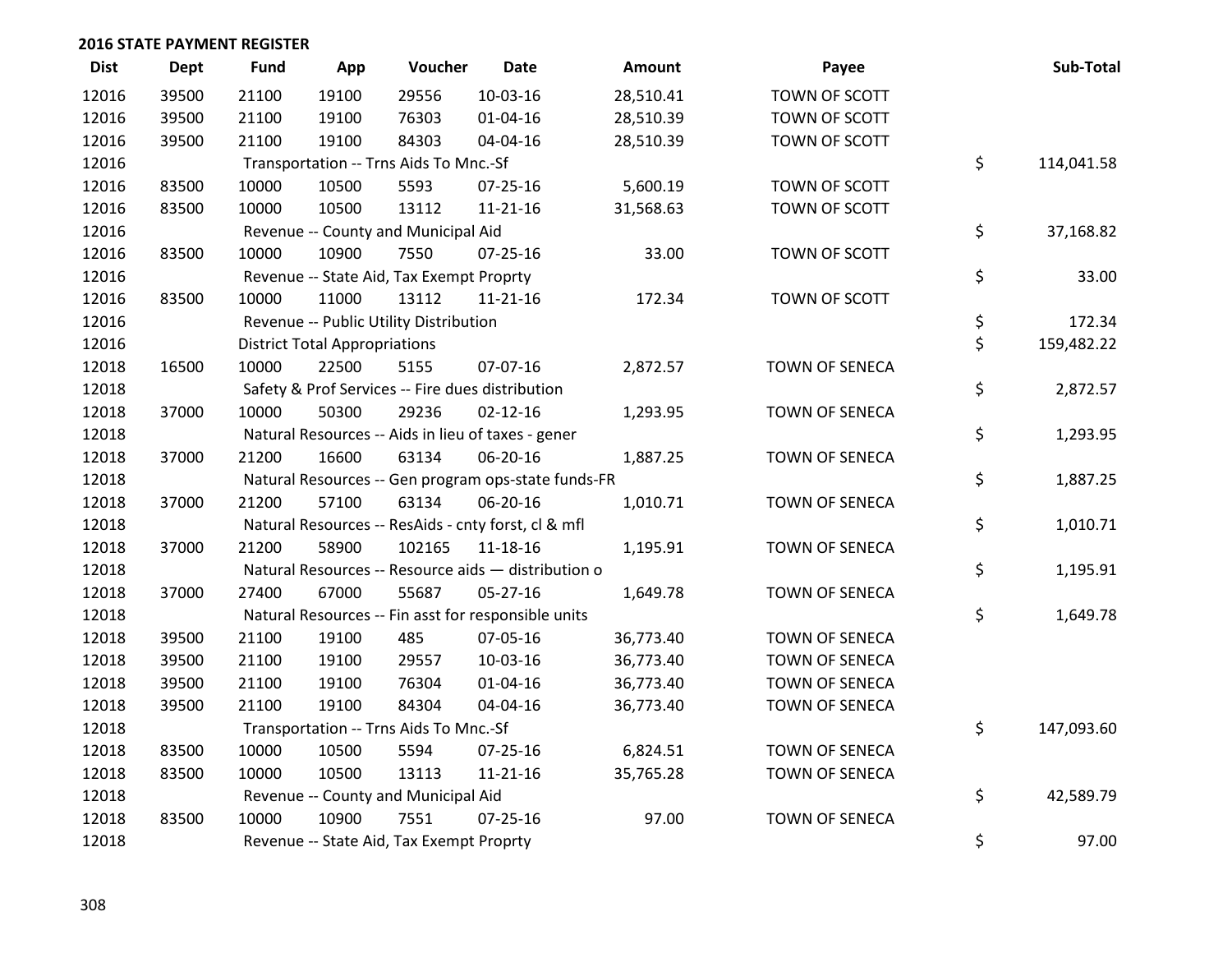| <b>Dist</b> | <b>Dept</b> | Fund  | App                                                | Voucher                                             | <b>Date</b>    | <b>Amount</b> | Payee                  | Sub-Total        |
|-------------|-------------|-------|----------------------------------------------------|-----------------------------------------------------|----------------|---------------|------------------------|------------------|
| 12018       | 83500       | 10000 | 11000                                              | 13113                                               | $11 - 21 - 16$ | 3,273.43      | <b>TOWN OF SENECA</b>  |                  |
| 12018       |             |       |                                                    | Revenue -- Public Utility Distribution              |                |               |                        | \$<br>3,273.43   |
| 12018       |             |       | <b>District Total Appropriations</b>               |                                                     |                |               |                        | \$<br>202,963.99 |
| 12020       | 16500       | 10000 | 22500                                              | 3667                                                | 06-27-16       | 1,599.83      | TOWN OF UTICA          |                  |
| 12020       |             |       |                                                    | Safety & Prof Services -- Fire dues distribution    |                |               |                        | \$<br>1,599.83   |
| 12020       | 37000       | 10000 | 50300                                              | 29252                                               | $02 - 12 - 16$ | 454.00        | TOWN OF UTICA          |                  |
| 12020       |             |       |                                                    | Natural Resources -- Aids in lieu of taxes - gener  |                |               |                        | \$<br>454.00     |
| 12020       | 37000       | 21200 | 16600                                              | 63135                                               | 06-20-16       | 1,675.10      | TOWN OF UTICA          |                  |
| 12020       |             |       |                                                    | Natural Resources -- Gen program ops-state funds-FR |                |               |                        | \$<br>1,675.10   |
| 12020       | 37000       | 21200 | 57100                                              | 63135                                               | 06-20-16       | 813.23        | TOWN OF UTICA          |                  |
| 12020       |             |       |                                                    | Natural Resources -- ResAids - cnty forst, cl & mfl |                |               |                        | \$<br>813.23     |
| 12020       | 37000       | 21200 | 58900                                              | 102166                                              | 11-18-16       | 876.02        | TOWN OF UTICA          |                  |
| 12020       |             |       |                                                    | Natural Resources -- Resource aids - distribution o |                |               |                        | \$<br>876.02     |
| 12020       | 37000       | 27400 | 67000                                              | 56370                                               | 05-27-16       | 549.55        | TOWN OF UTICA          |                  |
| 12020       |             |       |                                                    | Natural Resources -- Fin asst for responsible units |                |               |                        | \$<br>549.55     |
| 12020       | 39500       | 21100 | 19100                                              | 486                                                 | 07-05-16       | 42,570.16     | TOWN OF UTICA          |                  |
| 12020       | 39500       | 21100 | 19100                                              | 29558                                               | 10-03-16       | 42,570.18     | TOWN OF UTICA          |                  |
| 12020       | 39500       | 21100 | 19100                                              | 76305                                               | $01 - 04 - 16$ | 42,570.16     | TOWN OF UTICA          |                  |
| 12020       | 39500       | 21100 | 19100                                              | 84305                                               | 04-04-16       | 42,570.16     | TOWN OF UTICA          |                  |
| 12020       |             |       |                                                    | Transportation -- Trns Aids To Mnc.-Sf              |                |               |                        | \$<br>170,280.66 |
| 12020       | 83500       | 10000 | 10500                                              | 5595                                                | 07-25-16       | 10,117.87     | TOWN OF UTICA          |                  |
| 12020       | 83500       | 10000 | 10500                                              | 13114                                               | $11 - 21 - 16$ | 56,194.96     | TOWN OF UTICA          |                  |
| 12020       |             |       |                                                    | Revenue -- County and Municipal Aid                 |                |               |                        | \$<br>66,312.83  |
| 12020       | 83500       | 10000 | 10900                                              | 7552                                                | $07 - 25 - 16$ | 2.00          | TOWN OF UTICA          |                  |
| 12020       |             |       |                                                    | Revenue -- State Aid, Tax Exempt Proprty            |                |               |                        | \$<br>2.00       |
| 12020       | 83500       | 10000 | 11000                                              | 13114                                               | $11 - 21 - 16$ | 1,201.95      | TOWN OF UTICA          |                  |
| 12020       |             |       |                                                    | Revenue -- Public Utility Distribution              |                |               |                        | \$<br>1,201.95   |
| 12020       |             |       | <b>District Total Appropriations</b>               |                                                     |                |               |                        | \$<br>243,765.17 |
| 12022       | 16500       | 10000 | 22500                                              | 3668                                                | 06-27-16       | 956.18        | TOWN OF WAUZEKA        |                  |
| 12022       |             |       |                                                    | Safety & Prof Services -- Fire dues distribution    |                |               |                        | \$<br>956.18     |
| 12022       | 37000       | 10000 | 50300                                              | 29090                                               | $02 - 12 - 16$ | 1,110.91      | <b>TOWN OF WAUZEKA</b> |                  |
| 12022       | 37000       | 10000 | 50300                                              | 29091                                               | $02 - 12 - 16$ | 11,761.87     | <b>TOWN OF WAUZEKA</b> |                  |
| 12022       | 37000       | 10000 | 50300                                              | 46198                                               | $04 - 21 - 16$ | 2,475.90      | TOWN OF WAUZEKA        |                  |
| 12022       |             |       | Natural Resources -- Aids in lieu of taxes - gener | \$<br>15,348.68                                     |                |               |                        |                  |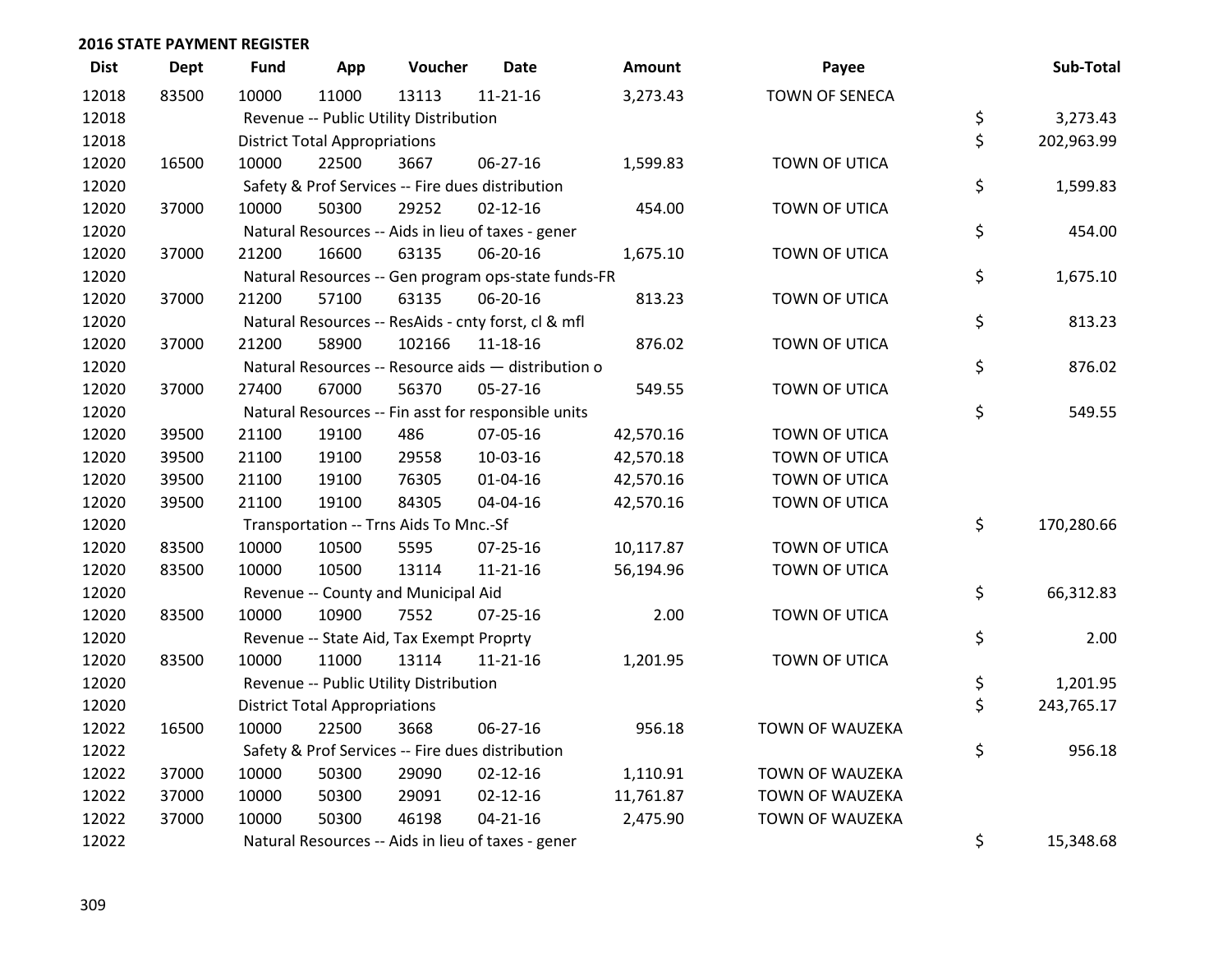| <b>Dist</b> | <b>Dept</b> | <b>Fund</b> | App                                  | Voucher                                             | Date           | <b>Amount</b> | Payee                         | Sub-Total        |
|-------------|-------------|-------------|--------------------------------------|-----------------------------------------------------|----------------|---------------|-------------------------------|------------------|
| 12022       | 37000       | 21200       | 16600                                | 63136                                               | 06-20-16       | 1,082.42      | <b>TOWN OF WAUZEKA</b>        |                  |
| 12022       |             |             |                                      | Natural Resources -- Gen program ops-state funds-FR |                |               |                               | \$<br>1,082.42   |
| 12022       | 37000       | 21200       | 57100                                | 63136                                               | 06-20-16       | 486.40        | TOWN OF WAUZEKA               |                  |
| 12022       |             |             |                                      | Natural Resources -- ResAids - cnty forst, cl & mfl |                |               |                               | \$<br>486.40     |
| 12022       | 37000       | 21200       | 58900                                | 102167                                              | 11-18-16       | 173.41        | TOWN OF WAUZEKA               |                  |
| 12022       |             |             |                                      | Natural Resources -- Resource aids - distribution o |                |               |                               | \$<br>173.41     |
| 12022       | 37000       | 27400       | 67000                                | 56321                                               | $05 - 27 - 16$ | 292.99        | TOWN OF WAUZEKA               |                  |
| 12022       |             |             |                                      | Natural Resources -- Fin asst for responsible units |                |               |                               | \$<br>292.99     |
| 12022       | 39500       | 21100       | 19100                                | 487                                                 | 07-05-16       | 26,368.95     | <b>TOWN OF WAUZEKA</b>        |                  |
| 12022       | 39500       | 21100       | 19100                                | 29559                                               | 10-03-16       | 26,368.95     | <b>TOWN OF WAUZEKA</b>        |                  |
| 12022       | 39500       | 21100       | 19100                                | 76306                                               | $01 - 04 - 16$ | 26,368.95     | TOWN OF WAUZEKA               |                  |
| 12022       | 39500       | 21100       | 19100                                | 84306                                               | 04-04-16       | 26,368.95     | TOWN OF WAUZEKA               |                  |
| 12022       |             |             |                                      | Transportation -- Trns Aids To Mnc.-Sf              |                |               |                               | \$<br>105,475.80 |
| 12022       | 83500       | 10000       | 10500                                | 5596                                                | $07 - 25 - 16$ | 7,883.18      | <b>TOWN OF WAUZEKA</b>        |                  |
| 12022       | 83500       | 10000       | 10500                                | 13115                                               | $11 - 21 - 16$ | 39,194.41     | TOWN OF WAUZEKA               |                  |
| 12022       |             |             |                                      | Revenue -- County and Municipal Aid                 |                |               |                               | \$<br>47,077.59  |
| 12022       | 83500       | 10000       | 10900                                | 7553                                                | 07-25-16       | 7.00          | TOWN OF WAUZEKA               |                  |
| 12022       |             |             |                                      | Revenue -- State Aid, Tax Exempt Proprty            |                |               |                               | \$<br>7.00       |
| 12022       | 83500       | 10000       | 11000                                | 13115                                               | $11 - 21 - 16$ | 5,447.98      | <b>TOWN OF WAUZEKA</b>        |                  |
| 12022       |             |             |                                      | Revenue -- Public Utility Distribution              |                |               |                               | \$<br>5,447.98   |
| 12022       |             |             | <b>District Total Appropriations</b> |                                                     |                |               |                               | \$<br>176,348.45 |
| 12106       | 16500       | 10000       | 22500                                | 3669                                                | $06 - 27 - 16$ | 221.34        | <b>VILLAGE OF BELL CENTER</b> |                  |
| 12106       |             |             |                                      | Safety & Prof Services -- Fire dues distribution    |                |               |                               | \$<br>221.34     |
| 12106       | 37000       | 10000       | 50300                                | 29029                                               | $02 - 12 - 16$ | 9,001.62      | VILLAGE OF BELL CENTER        |                  |
| 12106       |             |             |                                      | Natural Resources -- Aids in lieu of taxes - gener  |                |               |                               | \$<br>9,001.62   |
| 12106       | 37000       | 21200       | 16600                                | 63137                                               | 06-20-16       | 259.71        | VILLAGE OF BELL CENTER        |                  |
| 12106       |             |             |                                      | Natural Resources -- Gen program ops-state funds-FR |                |               |                               | \$<br>259.71     |
| 12106       | 37000       | 21200       | 57100                                | 63137                                               | 06-20-16       | 116.70        | VILLAGE OF BELL CENTER        |                  |
| 12106       |             |             |                                      | Natural Resources -- ResAids - cnty forst, cl & mfl |                |               |                               | \$<br>116.70     |
| 12106       | 37000       | 21200       | 58900                                | 102168                                              | 11-18-16       | 251.34        | VILLAGE OF BELL CENTER        |                  |
| 12106       |             |             |                                      | Natural Resources -- Resource aids - distribution o |                |               |                               | \$<br>251.34     |
| 12106       | 37000       | 27400       | 67000                                | 56372                                               | $05 - 27 - 16$ | 92.07         | <b>VILLAGE OF BELL CENTER</b> |                  |
| 12106       |             |             |                                      | Natural Resources -- Fin asst for responsible units |                |               |                               | \$<br>92.07      |
| 12106       | 39500       | 21100       | 19100                                | 488                                                 | 07-05-16       | 5,961.91      | <b>VILLAGE OF BELL CENTER</b> |                  |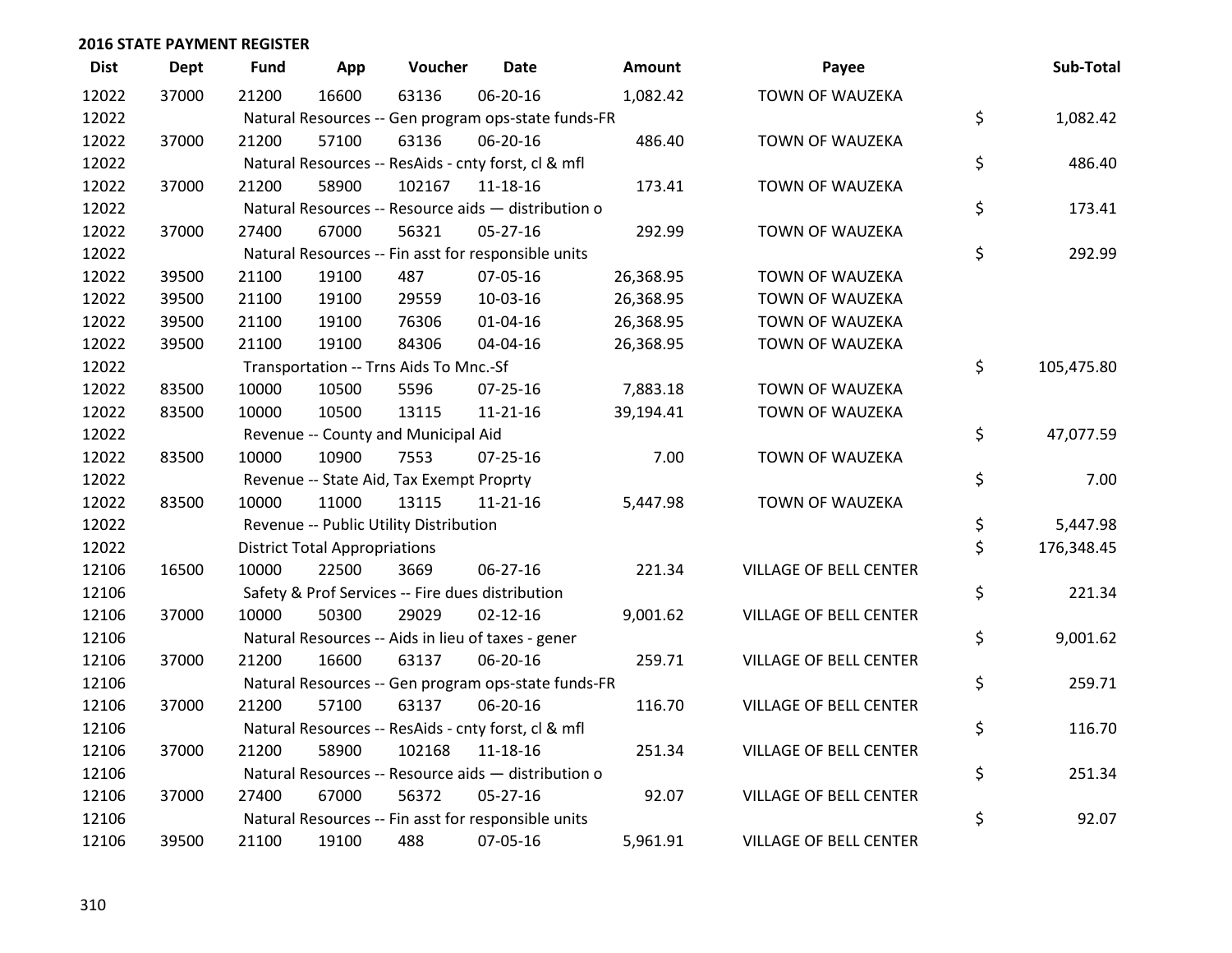| <b>Dist</b> | <b>Dept</b> | <b>Fund</b> | App                                  | Voucher                                | <b>Date</b>                                         | Amount    | Payee                         | Sub-Total       |
|-------------|-------------|-------------|--------------------------------------|----------------------------------------|-----------------------------------------------------|-----------|-------------------------------|-----------------|
| 12106       | 39500       | 21100       | 19100                                | 29560                                  | 10-03-16                                            | 5,961.93  | <b>VILLAGE OF BELL CENTER</b> |                 |
| 12106       | 39500       | 21100       | 19100                                | 76307                                  | 01-04-16                                            | 5,961.91  | VILLAGE OF BELL CENTER        |                 |
| 12106       | 39500       | 21100       | 19100                                | 84307                                  | 04-04-16                                            | 5,961.91  | <b>VILLAGE OF BELL CENTER</b> |                 |
| 12106       |             |             |                                      | Transportation -- Trns Aids To Mnc.-Sf |                                                     |           |                               | \$<br>23,847.66 |
| 12106       | 83500       | 10000       | 10500                                | 5597                                   | 07-25-16                                            | 5,681.65  | <b>VILLAGE OF BELL CENTER</b> |                 |
| 12106       | 83500       | 10000       | 10500                                | 13116                                  | $11 - 21 - 16$                                      | 24,333.49 | <b>VILLAGE OF BELL CENTER</b> |                 |
| 12106       |             |             |                                      | Revenue -- County and Municipal Aid    |                                                     |           |                               | \$<br>30,015.14 |
| 12106       | 83500       | 10000       | 11000                                | 13116                                  | $11 - 21 - 16$                                      | 9,624.44  | <b>VILLAGE OF BELL CENTER</b> |                 |
| 12106       |             |             |                                      | Revenue -- Public Utility Distribution |                                                     |           |                               | \$<br>9,624.44  |
| 12106       |             |             | <b>District Total Appropriations</b> |                                        |                                                     |           |                               | \$<br>73,430.02 |
| 12116       | 16500       | 10000       | 22500                                | 5313                                   | $07-11-16$                                          | 728.97    | VILLAGE OF DE SOTO            |                 |
| 12116       |             |             |                                      |                                        | Safety & Prof Services -- Fire dues distribution    |           |                               | \$<br>728.97    |
| 12116       | 37000       | 21200       | 16600                                | 63138                                  | 06-20-16                                            | 3.37      | VILLAGE OF DE SOTO            |                 |
| 12116       | 37000       | 21200       | 16600                                | 64079                                  | 06-20-16                                            | 27.70     | VILLAGE OF DE SOTO            |                 |
| 12116       |             |             |                                      |                                        | Natural Resources -- Gen program ops-state funds-FR |           |                               | \$<br>31.07     |
| 12116       | 37000       | 21200       | 57100                                | 63138                                  | 06-20-16                                            | 1.51      | VILLAGE OF DE SOTO            |                 |
| 12116       | 37000       | 21200       | 57100                                | 64079                                  | 06-20-16                                            | 12.45     | VILLAGE OF DE SOTO            |                 |
| 12116       |             |             |                                      |                                        | Natural Resources -- ResAids - cnty forst, cl & mfl |           |                               | \$<br>13.96     |
| 12116       | 83500       | 52100       | 36300                                | 2990                                   | 03-28-16                                            | 830.69    | VILLAGE OF DE SOTO            |                 |
| 12116       |             |             |                                      | Revenue -- Lottery & Gaming Credit     |                                                     |           |                               | \$<br>830.69    |
| 12116       |             |             | <b>District Total Appropriations</b> |                                        |                                                     |           |                               | \$<br>1,604.69  |
| 12121       | 16500       | 10000       | 22500                                | 3670                                   | 06-27-16                                            | 755.74    | <b>VILLAGE OF EASTMAN</b>     |                 |
| 12121       |             |             |                                      |                                        | Safety & Prof Services -- Fire dues distribution    |           |                               | \$<br>755.74    |
| 12121       | 37000       | 21200       | 16600                                | 63139                                  | 06-20-16                                            | 6.23      | <b>VILLAGE OF EASTMAN</b>     |                 |
| 12121       |             |             |                                      |                                        | Natural Resources -- Gen program ops-state funds-FR |           |                               | \$<br>6.23      |
| 12121       | 37000       | 21200       | 57100                                | 63139                                  | 06-20-16                                            | 2.80      | <b>VILLAGE OF EASTMAN</b>     |                 |
| 12121       |             |             |                                      |                                        | Natural Resources -- ResAids - cnty forst, cl & mfl |           |                               | \$<br>2.80      |
| 12121       | 37000       | 27400       | 67000                                | 56004                                  | $05 - 27 - 16$                                      | 1,165.21  | VILLAGE OF EASTMAN            |                 |
| 12121       |             |             |                                      |                                        | Natural Resources -- Fin asst for responsible units |           |                               | \$<br>1,165.21  |
| 12121       | 39500       | 21100       | 19100                                | 489                                    | 07-05-16                                            | 4,320.38  | <b>VILLAGE OF EASTMAN</b>     |                 |
| 12121       | 39500       | 21100       | 19100                                | 29561                                  | 10-03-16                                            | 4,320.39  | VILLAGE OF EASTMAN            |                 |
| 12121       | 39500       | 21100       | 19100                                | 76308                                  | $01 - 04 - 16$                                      | 4,320.38  | <b>VILLAGE OF EASTMAN</b>     |                 |
| 12121       | 39500       | 21100       | 19100                                | 84308                                  | 04-04-16                                            | 4,320.38  | <b>VILLAGE OF EASTMAN</b>     |                 |
| 12121       |             |             |                                      | Transportation -- Trns Aids To Mnc.-Sf |                                                     |           |                               | \$<br>17,281.53 |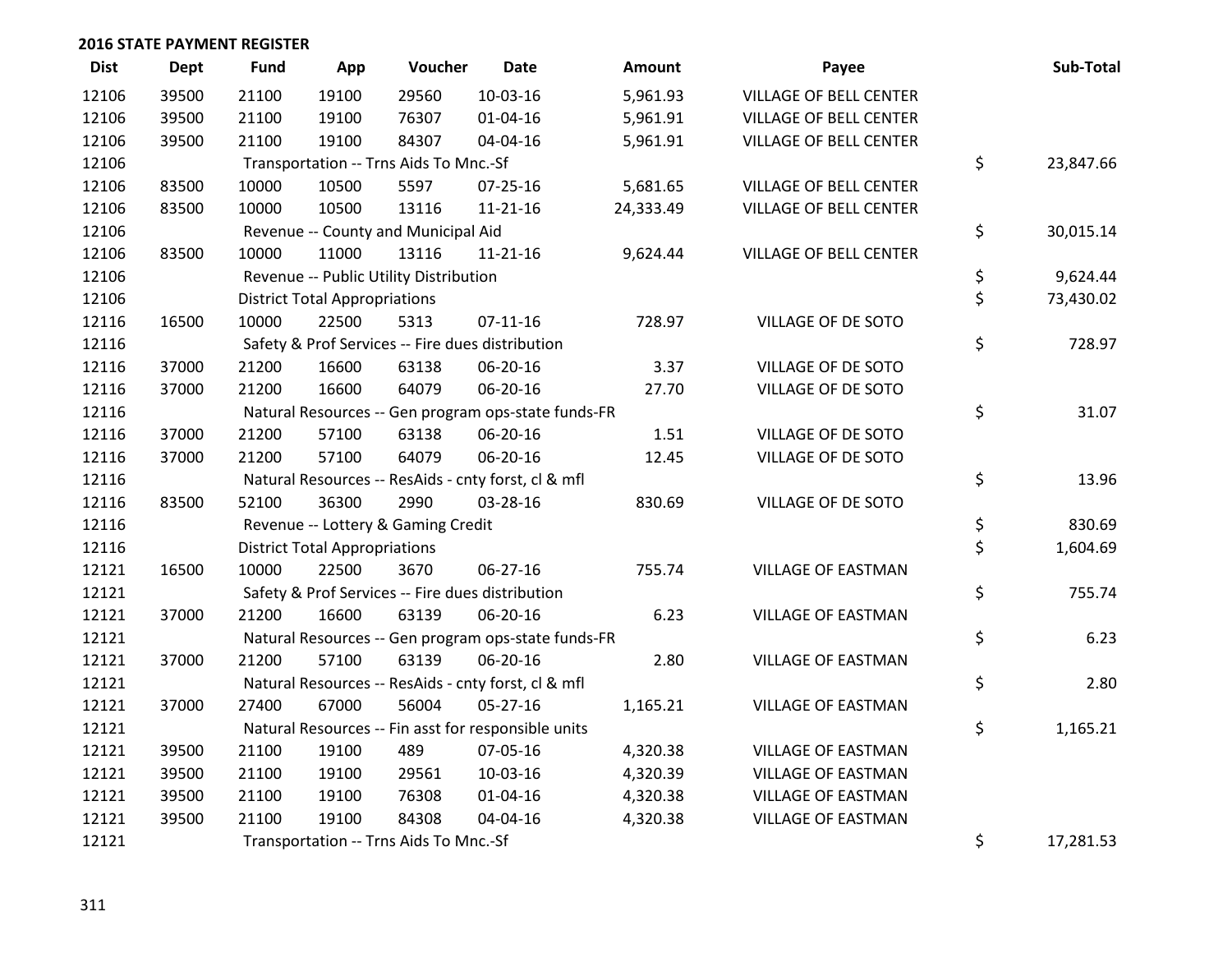| <b>Dist</b> | <b>Dept</b> | <b>Fund</b> | App                                  | Voucher                                  | <b>Date</b>                                         | <b>Amount</b> | Payee                        | Sub-Total       |
|-------------|-------------|-------------|--------------------------------------|------------------------------------------|-----------------------------------------------------|---------------|------------------------------|-----------------|
| 12121       | 39500       | 21100       | 27800                                | 82322                                    | $05 - 17 - 16$                                      | 7,600.00      | TREAS VIL EASTMAN            |                 |
| 12121       |             |             |                                      | Transportation -- Loc Rd Imp Prg St Fd   |                                                     |               |                              | \$<br>7,600.00  |
| 12121       | 83500       | 10000       | 10500                                | 5598                                     | 07-25-16                                            | 11,176.30     | <b>VILLAGE OF EASTMAN</b>    |                 |
| 12121       | 83500       | 10000       | 10500                                | 13117                                    | $11 - 21 - 16$                                      | 59,713.13     | <b>VILLAGE OF EASTMAN</b>    |                 |
| 12121       |             |             |                                      | Revenue -- County and Municipal Aid      |                                                     |               |                              | \$<br>70,889.43 |
| 12121       | 83500       | 10000       | 10900                                | 7554                                     | $07 - 25 - 16$                                      | 23.00         | <b>VILLAGE OF EASTMAN</b>    |                 |
| 12121       |             |             |                                      | Revenue -- State Aid, Tax Exempt Proprty |                                                     |               |                              | \$<br>23.00     |
| 12121       |             |             | <b>District Total Appropriations</b> |                                          |                                                     |               |                              | \$<br>97,723.94 |
| 12126       | 16500       | 10000       | 22500                                | 3671                                     | 06-27-16                                            | 814.08        | VILLAGE OF FERRYVILLE        |                 |
| 12126       |             |             |                                      |                                          | Safety & Prof Services -- Fire dues distribution    |               |                              | \$<br>814.08    |
| 12126       | 37000       | 21200       | 16600                                | 63140                                    | 06-20-16                                            | 45.72         | VILLAGE OF FERRYVILLE        |                 |
| 12126       |             |             |                                      |                                          | Natural Resources -- Gen program ops-state funds-FR |               |                              | \$<br>45.72     |
| 12126       | 37000       | 21200       | 57100                                | 63140                                    | 06-20-16                                            | 20.55         | VILLAGE OF FERRYVILLE        |                 |
| 12126       |             |             |                                      |                                          | Natural Resources -- ResAids - cnty forst, cl & mfl |               |                              | \$<br>20.55     |
| 12126       | 37000       | 27400       | 67000                                | 55500                                    | $05 - 27 - 16$                                      | 290.74        | <b>VILLAGE OF FERRYVILLE</b> |                 |
| 12126       |             |             |                                      |                                          | Natural Resources -- Fin asst for responsible units |               |                              | \$<br>290.74    |
| 12126       | 38000       | 10000       | 12800                                | 1993                                     | 08-16-16                                            | 3,500.00      | <b>VILLAGE OF FERRYVILLE</b> |                 |
| 12126       |             |             |                                      | Tourism -- Mktg: gaming revenue          |                                                     |               |                              | \$<br>3,500.00  |
| 12126       | 39500       | 21100       | 19100                                | 490                                      | 07-05-16                                            | 4,201.14      | <b>VILLAGE OF FERRYVILLE</b> |                 |
| 12126       | 39500       | 21100       | 19100                                | 29562                                    | 10-03-16                                            | 4,201.14      | <b>VILLAGE OF FERRYVILLE</b> |                 |
| 12126       | 39500       | 21100       | 19100                                | 76309                                    | $01 - 04 - 16$                                      | 4,201.14      | VILLAGE OF FERRYVILLE        |                 |
| 12126       | 39500       | 21100       | 19100                                | 84309                                    | 04-04-16                                            | 4,201.14      | <b>VILLAGE OF FERRYVILLE</b> |                 |
| 12126       |             |             |                                      | Transportation -- Trns Aids To Mnc.-Sf   |                                                     |               |                              | \$<br>16,804.56 |
| 12126       | 83500       | 10000       | 10500                                | 5599                                     | $07 - 25 - 16$                                      | 6,483.89      | <b>VILLAGE OF FERRYVILLE</b> |                 |
| 12126       | 83500       | 10000       | 10500                                | 13118                                    | $11 - 21 - 16$                                      | 36,742.03     | VILLAGE OF FERRYVILLE        |                 |
| 12126       |             |             |                                      | Revenue -- County and Municipal Aid      |                                                     |               |                              | \$<br>43,225.92 |
| 12126       | 83500       | 10000       | 10900                                | 7555                                     | 07-25-16                                            | 45.00         | <b>VILLAGE OF FERRYVILLE</b> |                 |
| 12126       | 83500       | 10000       | 10900                                | 9596                                     | $07 - 25 - 16$                                      | 243.00        | <b>VILLAGE OF FERRYVILLE</b> |                 |
| 12126       |             |             |                                      | Revenue -- State Aid, Tax Exempt Proprty |                                                     |               |                              | \$<br>288.00    |
| 12126       |             |             | <b>District Total Appropriations</b> |                                          |                                                     |               |                              | \$<br>64,989.57 |
| 12131       | 16500       | 10000       | 22500                                | 3672                                     | 06-27-16                                            | 930.32        | <b>VILLAGE OF GAYS MILLS</b> |                 |
| 12131       |             |             |                                      |                                          | Safety & Prof Services -- Fire dues distribution    |               |                              | \$<br>930.32    |
| 12131       | 37000       | 21200       | 16600                                | 63141                                    | 06-20-16                                            | 177.57        | <b>VILLAGE OF GAYS MILLS</b> |                 |
| 12131       |             |             |                                      |                                          | Natural Resources -- Gen program ops-state funds-FR |               |                              | \$<br>177.57    |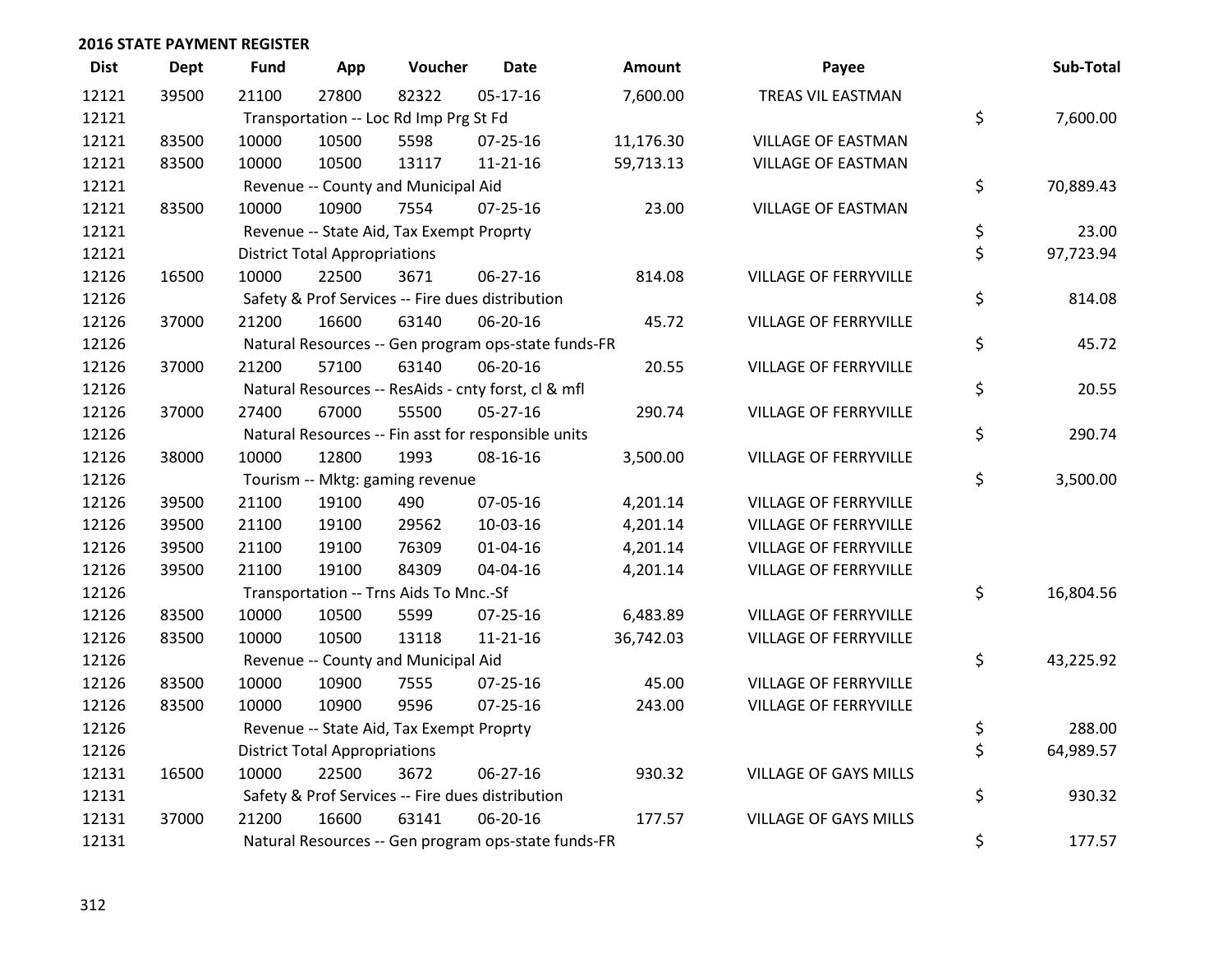| <b>Dist</b> | Dept  | <b>Fund</b> | App                                  | Voucher                                           | <b>Date</b>                                         | Amount     | Payee                        | Sub-Total        |
|-------------|-------|-------------|--------------------------------------|---------------------------------------------------|-----------------------------------------------------|------------|------------------------------|------------------|
| 12131       | 37000 | 21200       | 57100                                | 63141                                             | 06-20-16                                            | 79.79      | <b>VILLAGE OF GAYS MILLS</b> |                  |
| 12131       |       |             |                                      |                                                   | Natural Resources -- ResAids - cnty forst, cl & mfl |            |                              | \$<br>79.79      |
| 12131       | 37000 | 27400       | 65800                                | 115237                                            | 12-21-16                                            | 2,205.00   | <b>VILLAGE OF GAYS MILLS</b> |                  |
| 12131       |       |             |                                      |                                                   | Natural Resources -- EA - urban nonpoint source     |            |                              | \$<br>2,205.00   |
| 12131       | 37000 | 27400       | 67000                                | 55470                                             | $05 - 27 - 16$                                      | 2,017.15   | <b>VILLAGE OF GAYS MILLS</b> |                  |
| 12131       |       |             |                                      |                                                   | Natural Resources -- Fin asst for responsible units |            |                              | \$<br>2,017.15   |
| 12131       | 37000 | 36300       | TH100                                | 39678                                             | 03-29-16                                            | 10,091.00  | <b>VILLAGE OF GAYS MILLS</b> |                  |
| 12131       | 37000 | 36300       | TH100                                | 87680                                             | 08-30-16                                            | 12,932.84  | <b>VILLAGE OF GAYS MILLS</b> |                  |
| 12131       | 37000 | 36300       | TH100                                | 108280                                            | $11 - 21 - 16$                                      | 3,036.87   | <b>VILLAGE OF GAYS MILLS</b> |                  |
| 12131       |       |             |                                      |                                                   | Natural Resources -- URBAN NONPOINT SOURCE COST-SHA |            |                              | \$<br>26,060.71  |
| 12131       | 39500 | 21100       | 19100                                | 491                                               | 07-05-16                                            | 18,899.17  | <b>VILLAGE OF GAYS MILLS</b> |                  |
| 12131       | 39500 | 21100       | 19100                                | 29563                                             | 10-03-16                                            | 18,899.20  | <b>VILLAGE OF GAYS MILLS</b> |                  |
| 12131       | 39500 | 21100       | 19100                                | 76310                                             | $01 - 04 - 16$                                      | 18,899.17  | <b>VILLAGE OF GAYS MILLS</b> |                  |
| 12131       | 39500 | 21100       | 19100                                | 84310                                             | 04-04-16                                            | 18,899.17  | <b>VILLAGE OF GAYS MILLS</b> |                  |
| 12131       |       |             |                                      | Transportation -- Trns Aids To Mnc.-Sf            |                                                     |            |                              | \$<br>75,596.71  |
| 12131       | 46500 | 10000       | 30500                                | 8367                                              | $04 - 14 - 16$                                      | 3,456.00   | <b>VILLAGE OF GAYS MILLS</b> |                  |
| 12131       |       |             |                                      | Military Affairs -- Disaster recovery aid         |                                                     |            |                              | \$<br>3,456.00   |
| 12131       | 46500 | 10000       | 34200                                | 8367                                              | $04 - 14 - 16$                                      | 20,736.00  | <b>VILLAGE OF GAYS MILLS</b> |                  |
| 12131       |       |             |                                      | Military Affairs -- Federal aid, local assistance |                                                     |            |                              | \$<br>20,736.00  |
| 12131       | 83500 | 10000       | 10500                                | 5600                                              | $07 - 25 - 16$                                      | 32,898.85  | <b>VILLAGE OF GAYS MILLS</b> |                  |
| 12131       | 83500 | 10000       | 10500                                | 13119                                             | $11 - 21 - 16$                                      | 183,566.34 | <b>VILLAGE OF GAYS MILLS</b> |                  |
| 12131       |       |             |                                      | Revenue -- County and Municipal Aid               |                                                     |            |                              | \$<br>216,465.19 |
| 12131       | 83500 | 10000       | 10900                                | 9597                                              | $07 - 25 - 16$                                      | 1,646.00   | <b>VILLAGE OF GAYS MILLS</b> |                  |
| 12131       |       |             |                                      | Revenue -- State Aid, Tax Exempt Proprty          |                                                     |            |                              | \$<br>1,646.00   |
| 12131       | 83500 | 10000       | 11000                                | 13119                                             | $11 - 21 - 16$                                      | 2,929.17   | <b>VILLAGE OF GAYS MILLS</b> |                  |
| 12131       |       |             |                                      | Revenue -- Public Utility Distribution            |                                                     |            |                              | \$<br>2,929.17   |
| 12131       | 83500 | 52100       | 36300                                | 2991                                              | 03-28-16                                            | 681.95     | <b>VILLAGE OF GAYS MILLS</b> |                  |
| 12131       |       |             |                                      | Revenue -- Lottery & Gaming Credit                |                                                     |            |                              | \$<br>681.95     |
| 12131       |       |             | <b>District Total Appropriations</b> |                                                   |                                                     |            |                              | \$<br>352,981.56 |
| 12146       | 16500 | 10000       | 22500                                | 3673                                              | 06-27-16                                            | 365.61     | <b>VILLAGE OF LYNXVILLE</b>  |                  |
| 12146       |       |             |                                      |                                                   | Safety & Prof Services -- Fire dues distribution    |            |                              | \$<br>365.61     |
| 12146       | 37000 | 21200       | 16600                                | 63142                                             | 06-20-16                                            | 17.93      | <b>VILLAGE OF LYNXVILLE</b>  |                  |
| 12146       |       |             |                                      |                                                   | Natural Resources -- Gen program ops-state funds-FR |            |                              | \$<br>17.93      |
| 12146       | 37000 | 21200       | 57100                                | 63142                                             | 06-20-16                                            | 8.06       | <b>VILLAGE OF LYNXVILLE</b>  |                  |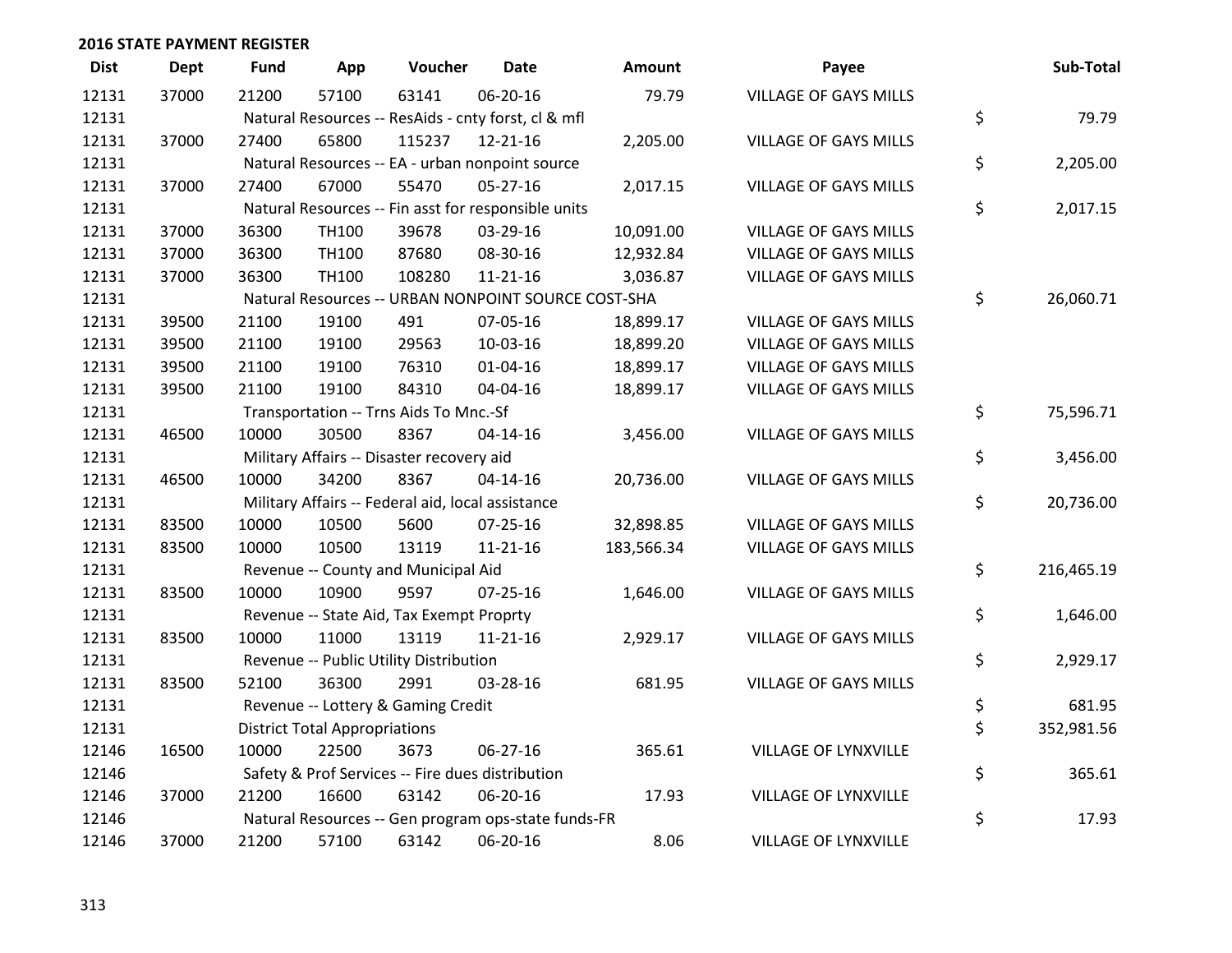| <b>Dist</b> | <b>Dept</b> | <b>Fund</b> | App                                  | Voucher                                         | <b>Date</b>                                         | <b>Amount</b> | Payee                            | Sub-Total       |
|-------------|-------------|-------------|--------------------------------------|-------------------------------------------------|-----------------------------------------------------|---------------|----------------------------------|-----------------|
| 12146       |             |             |                                      |                                                 | Natural Resources -- ResAids - cnty forst, cl & mfl |               |                                  | \$<br>8.06      |
| 12146       | 37000       | 27400       | 67000                                | 56204                                           | 05-27-16                                            | 586.74        | <b>VILLAGE OF LYNXVILLE</b>      |                 |
| 12146       |             |             |                                      |                                                 | Natural Resources -- Fin asst for responsible units |               |                                  | \$<br>586.74    |
| 12146       | 39500       | 21100       | 19100                                | 492                                             | 07-05-16                                            | 2,102.91      | VILLAGE OF LYNXVILLE             |                 |
| 12146       | 39500       | 21100       | 19100                                | 29564                                           | 10-03-16                                            | 2,102.91      | VILLAGE OF LYNXVILLE             |                 |
| 12146       | 39500       | 21100       | 19100                                | 76311                                           | $01 - 04 - 16$                                      | 2,102.91      | VILLAGE OF LYNXVILLE             |                 |
| 12146       | 39500       | 21100       | 19100                                | 84311                                           | 04-04-16                                            | 2,102.91      | VILLAGE OF LYNXVILLE             |                 |
| 12146       |             |             |                                      | Transportation -- Trns Aids To Mnc.-Sf          |                                                     |               |                                  | \$<br>8,411.64  |
| 12146       | 83500       | 10000       | 10500                                | 5601                                            | $07 - 25 - 16$                                      | 5,491.07      | VILLAGE OF LYNXVILLE             |                 |
| 12146       | 83500       | 10000       | 10500                                | 13120                                           | $11 - 21 - 16$                                      | 31,116.06     | VILLAGE OF LYNXVILLE             |                 |
| 12146       |             |             |                                      | Revenue -- County and Municipal Aid             |                                                     |               |                                  | \$<br>36,607.13 |
| 12146       | 83500       | 10000       | 10900                                | 7556                                            | $07 - 25 - 16$                                      | 2.00          | <b>VILLAGE OF LYNXVILLE</b>      |                 |
| 12146       |             |             |                                      | Revenue -- State Aid, Tax Exempt Proprty        |                                                     |               |                                  | \$<br>2.00      |
| 12146       |             |             | <b>District Total Appropriations</b> |                                                 |                                                     |               |                                  | \$<br>45,999.11 |
| 12151       | 16500       | 10000       | 22500                                | 3674                                            | 06-27-16                                            | 284.79        | VILLAGE OF MOUNT STERLING        |                 |
| 12151       |             |             |                                      |                                                 | Safety & Prof Services -- Fire dues distribution    |               |                                  | \$<br>284.79    |
| 12151       | 37000       | 27400       | 67000                                | 55489                                           | 05-27-16                                            | 507.86        | VILLAGE OF MOUNT STERLING        |                 |
| 12151       |             |             |                                      |                                                 | Natural Resources -- Fin asst for responsible units |               |                                  | \$<br>507.86    |
| 12151       | 39500       | 21100       | 19100                                | 493                                             | 07-05-16                                            | 864.28        | <b>VILLAGE OF MOUNT STERLING</b> |                 |
| 12151       | 39500       | 21100       | 19100                                | 29565                                           | 10-03-16                                            | 864.30        | VILLAGE OF MOUNT STERLING        |                 |
| 12151       | 39500       | 21100       | 19100                                | 76312                                           | $01 - 04 - 16$                                      | 864.28        | VILLAGE OF MOUNT STERLING        |                 |
| 12151       | 39500       | 21100       | 19100                                | 84312                                           | 04-04-16                                            | 864.28        | VILLAGE OF MOUNT STERLING        |                 |
| 12151       |             |             |                                      | Transportation -- Trns Aids To Mnc.-Sf          |                                                     |               |                                  | \$<br>3,457.14  |
| 12151       | 50500       | 10000       | 74300                                | 11218                                           | $02 - 26 - 16$                                      | 33,926.00     | VILLAGE OF MOUNT STERLING        |                 |
| 12151       |             |             |                                      | Administration -- Federal aid, local assistance |                                                     |               |                                  | \$<br>33,926.00 |
| 12151       | 83500       | 10000       | 10500                                | 5602                                            | $07 - 25 - 16$                                      | 6,961.01      | VILLAGE OF MOUNT STERLING        |                 |
| 12151       | 83500       | 10000       | 10500                                | 13121                                           | $11 - 21 - 16$                                      | 39,445.72     | VILLAGE OF MOUNT STERLING        |                 |
| 12151       |             |             |                                      | Revenue -- County and Municipal Aid             |                                                     |               |                                  | \$<br>46,406.73 |
| 12151       | 83500       | 10000       | 10900                                | 7557                                            | $07 - 25 - 16$                                      | 7.00          | VILLAGE OF MOUNT STERLING        |                 |
| 12151       |             |             |                                      | Revenue -- State Aid, Tax Exempt Proprty        |                                                     |               |                                  | \$<br>7.00      |
| 12151       |             |             | <b>District Total Appropriations</b> |                                                 |                                                     |               |                                  | \$<br>84,589.52 |
| 12181       | 16500       | 10000       | 22500                                | 3675                                            | 06-27-16                                            | 889.88        | VILLAGE OF SOLDIERS GROVE        |                 |
| 12181       |             |             |                                      |                                                 | Safety & Prof Services -- Fire dues distribution    |               |                                  | \$<br>889.88    |
| 12181       | 37000       | 21200       | 16600                                | 63143                                           | 06-20-16                                            | 152.07        | VILLAGE OF SOLDIERS GROVE        |                 |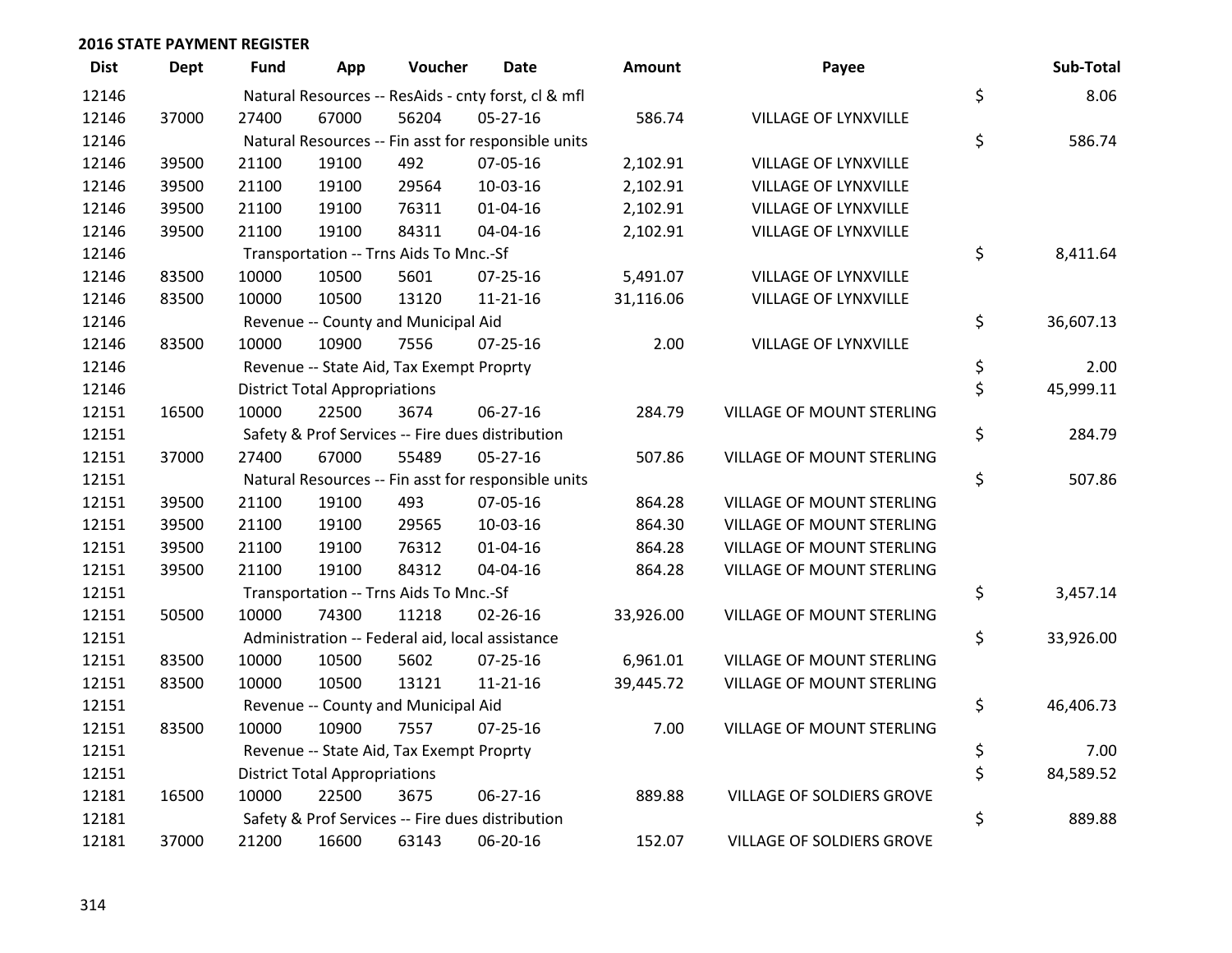| <b>Dist</b> | <b>Dept</b> | Fund  | App                                  | Voucher                                             | <b>Date</b>    | Amount     | Payee                            | Sub-Total        |
|-------------|-------------|-------|--------------------------------------|-----------------------------------------------------|----------------|------------|----------------------------------|------------------|
| 12181       |             |       |                                      | Natural Resources -- Gen program ops-state funds-FR |                |            |                                  | \$<br>152.07     |
| 12181       | 37000       | 21200 | 57100                                | 63143                                               | 06-20-16       | 68.33      | <b>VILLAGE OF SOLDIERS GROVE</b> |                  |
| 12181       |             |       |                                      | Natural Resources -- ResAids - cnty forst, cl & mfl |                |            |                                  | \$<br>68.33      |
| 12181       | 37000       | 21200 | 58900                                | 102169                                              | 11-18-16       | 2,031.22   | VILLAGE OF SOLDIERS GROVE        |                  |
| 12181       |             |       |                                      | Natural Resources -- Resource aids - distribution o |                |            |                                  | \$<br>2,031.22   |
| 12181       | 37000       | 27400 | 67000                                | 56073                                               | $05 - 27 - 16$ | 791.08     | VILLAGE OF SOLDIERS GROVE        |                  |
| 12181       |             |       |                                      | Natural Resources -- Fin asst for responsible units |                |            |                                  | \$<br>791.08     |
| 12181       | 39500       | 21100 | 19100                                | 494                                                 | 07-05-16       | 5,549.04   | <b>VILLAGE OF SOLDIERS GROVE</b> |                  |
| 12181       | 39500       | 21100 | 19100                                | 29566                                               | 10-03-16       | 5,549.04   | VILLAGE OF SOLDIERS GROVE        |                  |
| 12181       | 39500       | 21100 | 19100                                | 76313                                               | $01 - 04 - 16$ | 5,549.04   | VILLAGE OF SOLDIERS GROVE        |                  |
| 12181       | 39500       | 21100 | 19100                                | 84313                                               | 04-04-16       | 5,549.04   | VILLAGE OF SOLDIERS GROVE        |                  |
| 12181       |             |       |                                      | Transportation -- Trns Aids To Mnc.-Sf              |                |            |                                  | \$<br>22,196.16  |
| 12181       | 39500       | 21100 | 27800                                | 82352                                               | 05-17-16       | 9,730.00   | TREAS VIL SOLDIERS GROVE         |                  |
| 12181       |             |       |                                      | Transportation -- Loc Rd Imp Prg St Fd              |                |            |                                  | \$<br>9,730.00   |
| 12181       | 83500       | 10000 | 10500                                | 5603                                                | $07 - 25 - 16$ | 34,575.54  | VILLAGE OF SOLDIERS GROVE        |                  |
| 12181       | 83500       | 10000 | 10500                                | 13122                                               | $11 - 21 - 16$ | 195,928.05 | VILLAGE OF SOLDIERS GROVE        |                  |
| 12181       |             |       |                                      | Revenue -- County and Municipal Aid                 |                |            |                                  | \$<br>230,503.59 |
| 12181       | 83500       | 10000 | 10900                                | 7558                                                | $07 - 25 - 16$ | 18.00      | VILLAGE OF SOLDIERS GROVE        |                  |
| 12181       |             |       |                                      | Revenue -- State Aid, Tax Exempt Proprty            |                |            |                                  | \$<br>18.00      |
| 12181       | 83500       | 52100 | 36300                                | 2992                                                | 03-29-16       | 785.76     | <b>VILLAGE OF SOLDIERS GROVE</b> |                  |
| 12181       |             |       |                                      | Revenue -- Lottery & Gaming Credit                  |                |            |                                  | \$<br>785.76     |
| 12181       |             |       | <b>District Total Appropriations</b> |                                                     |                |            |                                  | \$<br>267,166.09 |
| 12182       | 16500       | 10000 | 22500                                | 3676                                                | 06-27-16       | 168.65     | <b>VILLAGE OF STEUBEN</b>        |                  |
| 12182       |             |       |                                      | Safety & Prof Services -- Fire dues distribution    |                |            |                                  | \$<br>168.65     |
| 12182       | 37000       | 10000 | 50300                                | 28860                                               | $02 - 12 - 16$ | 7,393.17   | <b>VILLAGE OF STEUBEN</b>        |                  |
| 12182       |             |       |                                      | Natural Resources -- Aids in lieu of taxes - gener  |                |            |                                  | \$<br>7,393.17   |
| 12182       | 37000       | 21200 | 16600                                | 63144                                               | 06-20-16       | 407.98     | <b>VILLAGE OF STEUBEN</b>        |                  |
| 12182       |             |       |                                      | Natural Resources -- Gen program ops-state funds-FR |                |            |                                  | \$<br>407.98     |
| 12182       | 37000       | 21200 | 57100                                | 63144                                               | 06-20-16       | 183.32     | <b>VILLAGE OF STEUBEN</b>        |                  |
| 12182       |             |       |                                      | Natural Resources -- ResAids - cnty forst, cl & mfl |                |            |                                  | \$<br>183.32     |
| 12182       | 37000       | 21200 | 58900                                | 102170                                              | $11 - 18 - 16$ | 1,261.41   | <b>VILLAGE OF STEUBEN</b>        |                  |
| 12182       |             |       |                                      | Natural Resources -- Resource aids - distribution o |                |            |                                  | \$<br>1,261.41   |
| 12182       | 37000       | 27400 | 65800                                | 87938                                               | 09-01-16       | 2,800.00   | <b>VILLAGE OF STEUBEN</b>        |                  |
| 12182       |             |       |                                      | Natural Resources -- EA - urban nonpoint source     |                |            |                                  | \$<br>2,800.00   |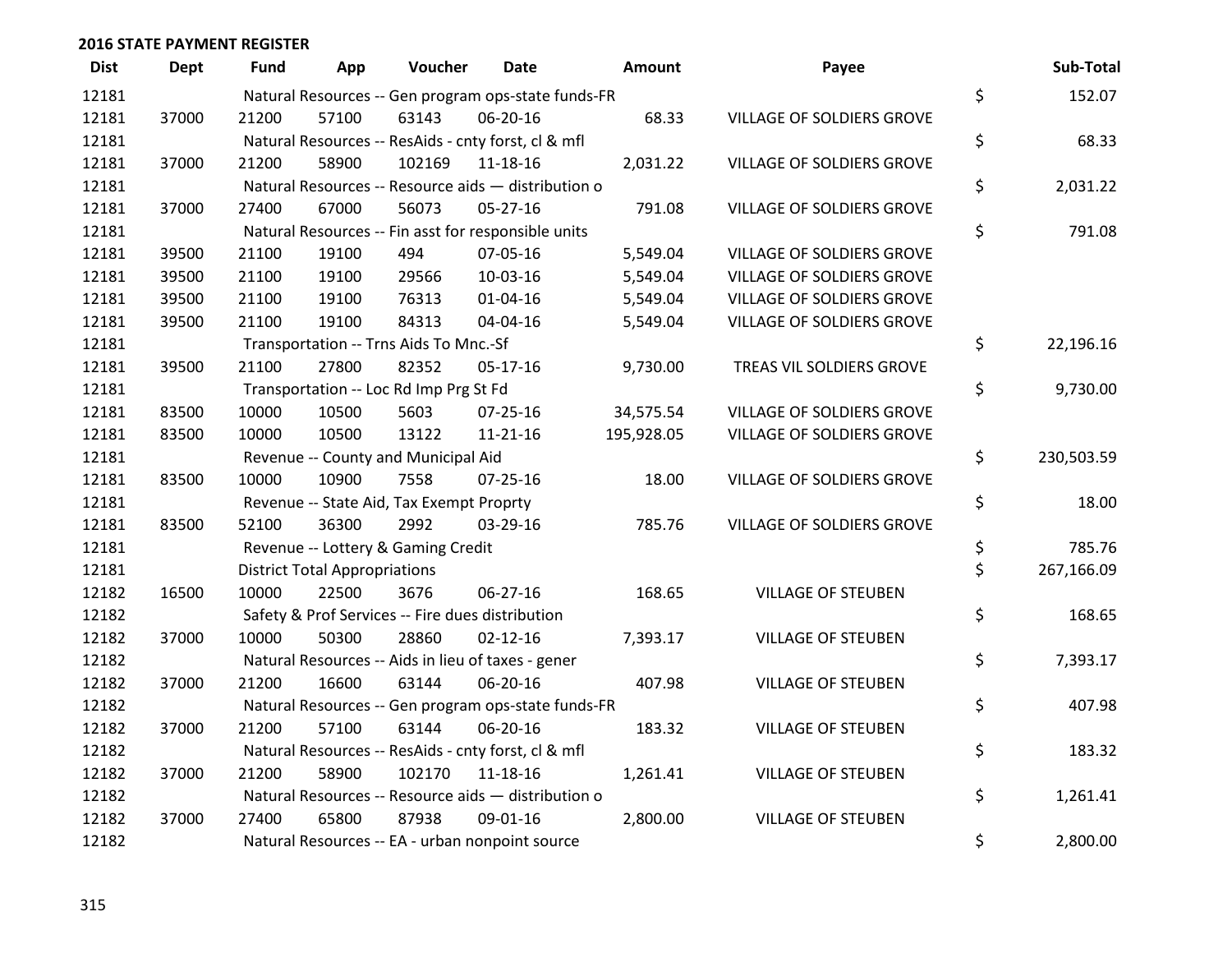| <b>Dist</b> | <b>Dept</b> | Fund  | App                                  | Voucher                                  | <b>Date</b>                                         | <b>Amount</b>                                       | Payee                     | Sub-Total        |
|-------------|-------------|-------|--------------------------------------|------------------------------------------|-----------------------------------------------------|-----------------------------------------------------|---------------------------|------------------|
| 12182       | 37000       | 27400 | 67000                                | 55702                                    | $05 - 27 - 16$                                      | 611.74                                              | <b>VILLAGE OF STEUBEN</b> |                  |
| 12182       |             |       |                                      |                                          | Natural Resources -- Fin asst for responsible units |                                                     |                           | \$<br>611.74     |
| 12182       | 37000       | 36300 | TH100                                | 22405                                    | $01-19-16$                                          | 24,703.70                                           | <b>VILLAGE OF STEUBEN</b> |                  |
| 12182       |             |       |                                      |                                          |                                                     | Natural Resources -- URBAN NONPOINT SOURCE COST-SHA |                           | \$<br>24,703.70  |
| 12182       | 39500       | 21100 | 19100                                | 495                                      | 07-05-16                                            | 4,805.86                                            | <b>VILLAGE OF STEUBEN</b> |                  |
| 12182       | 39500       | 21100 | 19100                                | 29567                                    | 10-03-16                                            | 4,805.88                                            | <b>VILLAGE OF STEUBEN</b> |                  |
| 12182       | 39500       | 21100 | 19100                                | 76314                                    | $01 - 04 - 16$                                      | 4,805.86                                            | <b>VILLAGE OF STEUBEN</b> |                  |
| 12182       | 39500       | 21100 | 19100                                | 84314                                    | 04-04-16                                            | 4,805.86                                            | <b>VILLAGE OF STEUBEN</b> |                  |
| 12182       |             |       |                                      | Transportation -- Trns Aids To Mnc.-Sf   |                                                     |                                                     |                           | \$<br>19,223.46  |
| 12182       | 83500       | 10000 | 10500                                | 5604                                     | $07 - 25 - 16$                                      | 5,349.82                                            | <b>VILLAGE OF STEUBEN</b> |                  |
| 12182       | 83500       | 10000 | 10500                                | 13123                                    | $11 - 21 - 16$                                      | 30,315.64                                           | <b>VILLAGE OF STEUBEN</b> |                  |
| 12182       |             |       |                                      | Revenue -- County and Municipal Aid      |                                                     |                                                     |                           | \$<br>35,665.46  |
| 12182       | 83500       | 10000 | 10900                                | 7559                                     | $07 - 25 - 16$                                      | 6.00                                                | <b>VILLAGE OF STEUBEN</b> |                  |
| 12182       |             |       |                                      | Revenue -- State Aid, Tax Exempt Proprty |                                                     |                                                     |                           | \$<br>6.00       |
| 12182       |             |       | <b>District Total Appropriations</b> |                                          |                                                     |                                                     |                           | \$<br>92,424.89  |
| 12191       | 16500       | 10000 | 22500                                | 3677                                     | 06-27-16                                            | 845.93                                              | VILLAGE OF WAUZEKA        |                  |
| 12191       |             |       |                                      |                                          | Safety & Prof Services -- Fire dues distribution    |                                                     |                           | \$<br>845.93     |
| 12191       | 37000       | 10000 | 50300                                | 29301                                    | $02 - 12 - 16$                                      | 9,054.22                                            | <b>VILLAGE OF WAUZEKA</b> |                  |
| 12191       |             |       |                                      |                                          | Natural Resources -- Aids in lieu of taxes - gener  |                                                     |                           | \$<br>9,054.22   |
| 12191       | 37000       | 27400 | 67000                                | 56150                                    | 05-27-16                                            | 2,299.80                                            | VILLAGE OF WAUZEKA        |                  |
| 12191       |             |       |                                      |                                          | Natural Resources -- Fin asst for responsible units |                                                     |                           | \$<br>2,299.80   |
| 12191       | 39500       | 21100 | 19100                                | 496                                      | 07-05-16                                            | 8,812.22                                            | VILLAGE OF WAUZEKA        |                  |
| 12191       | 39500       | 21100 | 19100                                | 29568                                    | 10-03-16                                            | 8,812.22                                            | VILLAGE OF WAUZEKA        |                  |
| 12191       | 39500       | 21100 | 19100                                | 76315                                    | 01-04-16                                            | 8,812.22                                            | <b>VILLAGE OF WAUZEKA</b> |                  |
| 12191       | 39500       | 21100 | 19100                                | 84315                                    | 04-04-16                                            | 8,812.22                                            | VILLAGE OF WAUZEKA        |                  |
| 12191       |             |       |                                      | Transportation -- Trns Aids To Mnc.-Sf   |                                                     |                                                     |                           | \$<br>35,248.88  |
| 12191       | 83500       | 10000 | 10500                                | 5605                                     | $07 - 25 - 16$                                      | 26,876.23                                           | <b>VILLAGE OF WAUZEKA</b> |                  |
| 12191       | 83500       | 10000 | 10500                                | 13124                                    | $11 - 21 - 16$                                      | 133,257.52                                          | <b>VILLAGE OF WAUZEKA</b> |                  |
| 12191       |             |       |                                      | Revenue -- County and Municipal Aid      |                                                     |                                                     |                           | \$<br>160,133.75 |
| 12191       | 83500       | 10000 | 10900                                | 7560                                     | $07 - 25 - 16$                                      | 60.00                                               | VILLAGE OF WAUZEKA        |                  |
| 12191       | 83500       | 10000 | 10900                                | 9598                                     | $07 - 25 - 16$                                      | 169.00                                              | VILLAGE OF WAUZEKA        |                  |
| 12191       |             |       |                                      | Revenue -- State Aid, Tax Exempt Proprty |                                                     |                                                     |                           | \$<br>229.00     |
| 12191       | 83500       | 10000 | 11000                                | 13124                                    | $11 - 21 - 16$                                      | 362.57                                              | <b>VILLAGE OF WAUZEKA</b> |                  |
| 12191       |             |       |                                      | Revenue -- Public Utility Distribution   |                                                     |                                                     |                           | \$<br>362.57     |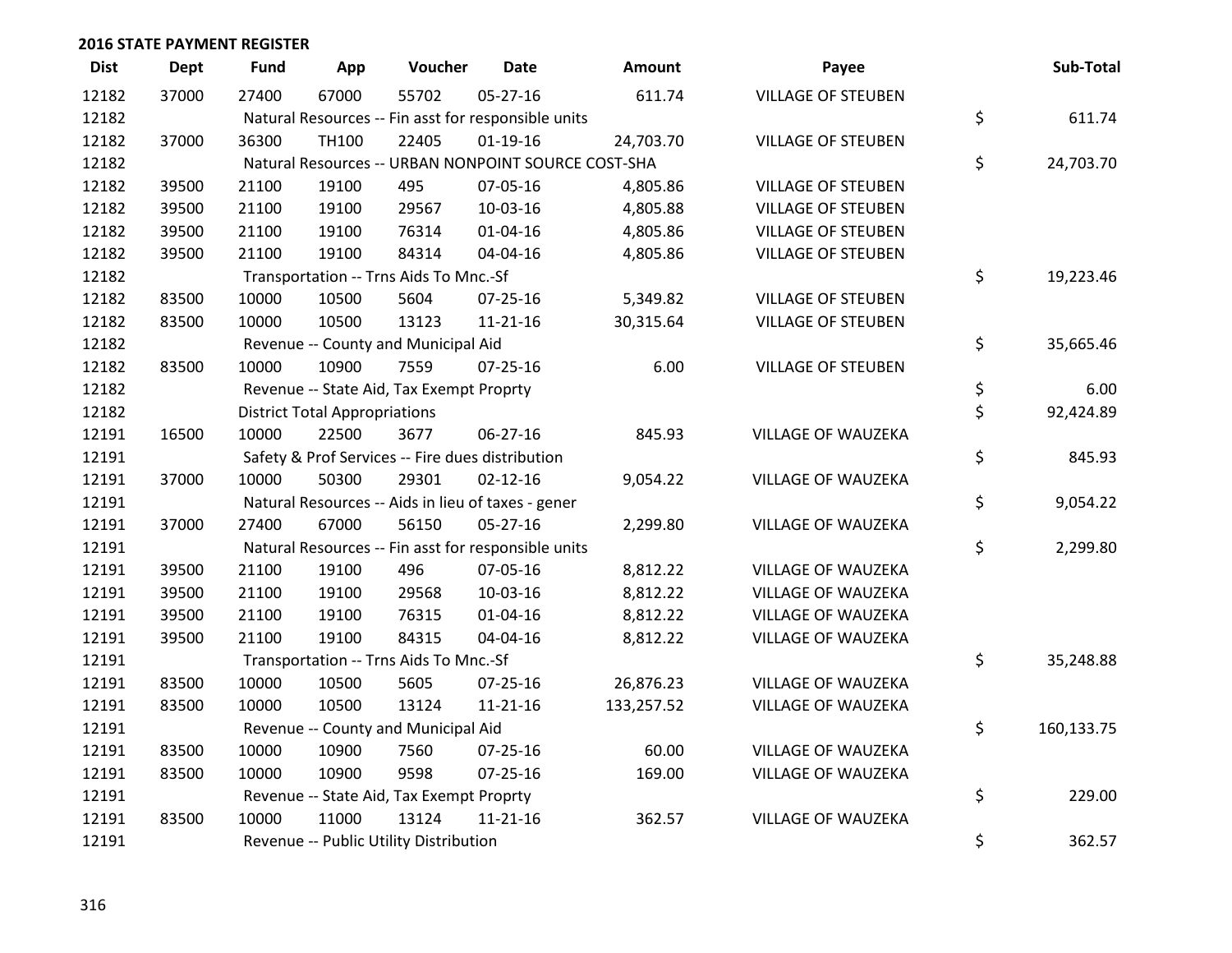| <b>Dist</b> | <b>Dept</b> | <b>Fund</b> | App                                  | Voucher                                | <b>Date</b>                                         | Amount    | Payee                           | Sub-Total        |
|-------------|-------------|-------------|--------------------------------------|----------------------------------------|-----------------------------------------------------|-----------|---------------------------------|------------------|
| 12191       | 83500       | 52100       | 36300                                | 2993                                   | 03-29-16                                            | 953.67    | <b>VILLAGE OF WAUZEKA</b>       |                  |
| 12191       |             |             |                                      | Revenue -- Lottery & Gaming Credit     |                                                     |           |                                 | \$<br>953.67     |
| 12191       |             |             | <b>District Total Appropriations</b> |                                        |                                                     |           |                                 | \$<br>209,127.82 |
| 12271       | 16500       | 10000       | 22500                                | 3678                                   | 06-27-16                                            | 14,540.61 | CITY OF PRAIRIE DU CHIEN        |                  |
| 12271       |             |             |                                      |                                        | Safety & Prof Services -- Fire dues distribution    |           |                                 | \$<br>14,540.61  |
| 12271       | 37000       | 10000       | 50300                                | 29111                                  | $02 - 12 - 16$                                      | 1,646.11  | CITY OF PRAIRIE DU CHIEN        |                  |
| 12271       |             |             |                                      |                                        | Natural Resources -- Aids in lieu of taxes - gener  |           |                                 | \$<br>1,646.11   |
| 12271       | 37000       | 27400       | 65800                                | 39902                                  | 03-30-16                                            | 700.00    | CITY OF PRAIRIE DU CHIEN        |                  |
| 12271       |             |             |                                      |                                        | Natural Resources -- EA - urban nonpoint source     |           |                                 | \$<br>700.00     |
| 12271       | 37000       | 27400       | 67000                                | 56171                                  | $05-27-16$                                          | 17,435.35 | CITY OF PRAIRIE DU CHIEN        |                  |
| 12271       |             |             |                                      |                                        | Natural Resources -- Fin asst for responsible units |           |                                 | \$<br>17,435.35  |
| 12271       | 37000       | 36300       | TH100                                | 106066                                 | $11 - 15 - 16$                                      | 22,812.19 | CITY OF PRAIRIE DU CHIEN        |                  |
| 12271       |             |             |                                      |                                        | Natural Resources -- URBAN NONPOINT SOURCE COST-SHA |           |                                 | \$<br>22,812.19  |
| 12271       | 39500       | 21100       | 16200                                | 2047                                   | 07-05-16                                            | 14,800.59 | <b>CITY OF PRAIRIE DU CHIEN</b> |                  |
| 12271       | 39500       | 21100       | 16200                                | 29149                                  | 10-03-16                                            | 14,800.62 | CITY OF PRAIRIE DU CHIEN        |                  |
| 12271       |             |             |                                      | Transportation -- Conn Hwy Aids St Fds |                                                     |           |                                 | \$<br>29,601.21  |
| 12271       | 39500       | 21100       | 17700                                | 6085                                   | 07-29-16                                            | 31,908.00 | CITY OF PRAIRIE DU CHIEN        |                  |
| 12271       | 39500       | 21100       | 17700                                | 32936                                  | 10-05-16                                            | 31,908.00 | CITY OF PRAIRIE DU CHIEN        |                  |
| 12271       | 39500       | 21100       | 17700                                | 69119                                  | 12-29-16                                            | 19,145.00 | <b>CITY OF PRAIRIE DU CHIEN</b> |                  |
| 12271       |             |             |                                      | Transportation -- Tc, Trns Oper Aid Sf |                                                     |           |                                 | \$<br>82,961.00  |
| 12271       | 39500       | 21100       | 18200                                | 27997                                  | 09-27-16                                            | 55,408.00 | CITY OF PRAIRIE DU CHIEN        |                  |
| 12271       | 39500       | 21100       | 18200                                | 32463                                  | 09-30-16                                            | 63,061.00 | CITY OF PRAIRIE DU CHIEN        |                  |
| 12271       | 39500       | 21100       | 18200                                | 53197                                  | 11-22-16                                            | 61,505.00 | CITY OF PRAIRIE DU CHIEN        |                  |
| 12271       |             |             |                                      | Transportation -- Trnst/Trns-Rel Aid F |                                                     |           |                                 | \$<br>179,974.00 |
| 12271       | 39500       | 21100       | 18500                                | 35830                                  | $10-11-16$                                          | 576.13    | CITY OF PRAIRIE DU CHIEN        |                  |
| 12271       | 39500       | 21100       | 18500                                | 35842                                  | $10-11-16$                                          | 936.36    | CITY OF PRAIRIE DU CHIEN        |                  |
| 12271       | 39500       | 21100       | 18500                                | 58204                                  | 12-05-16                                            | 245.36    | CITY OF PRAIRIE DU CHIEN        |                  |
| 12271       | 39500       | 21100       | 18500                                | 58205                                  | 12-05-16                                            | 2,097.16  | CITY OF PRAIRIE DU CHIEN        |                  |
| 12271       | 39500       | 21100       | 18500                                | 58216                                  | 12-05-16                                            | 383.34    | CITY OF PRAIRIE DU CHIEN        |                  |
| 12271       | 39500       | 21100       | 18500                                | 58217                                  | 12-05-16                                            | 732.25    | CITY OF PRAIRIE DU CHIEN        |                  |
| 12271       | 39500       | 21100       | 18500                                | 58247                                  | 12-05-16                                            | 711.69    | CITY OF PRAIRIE DU CHIEN        |                  |
| 12271       | 39500       | 21100       | 18500                                | 58344                                  | 12-05-16                                            | 1,805.00  | <b>CITY OF PRAIRIE DU CHIEN</b> |                  |
| 12271       | 39500       | 21100       | 18500                                | 58777                                  | 12-05-16                                            | 782.75    | <b>CITY OF PRAIRIE DU CHIEN</b> |                  |
| 12271       | 39500       | 21100       | 18500                                | 58787                                  | 12-05-16                                            | 107.12    | CITY OF PRAIRIE DU CHIEN        |                  |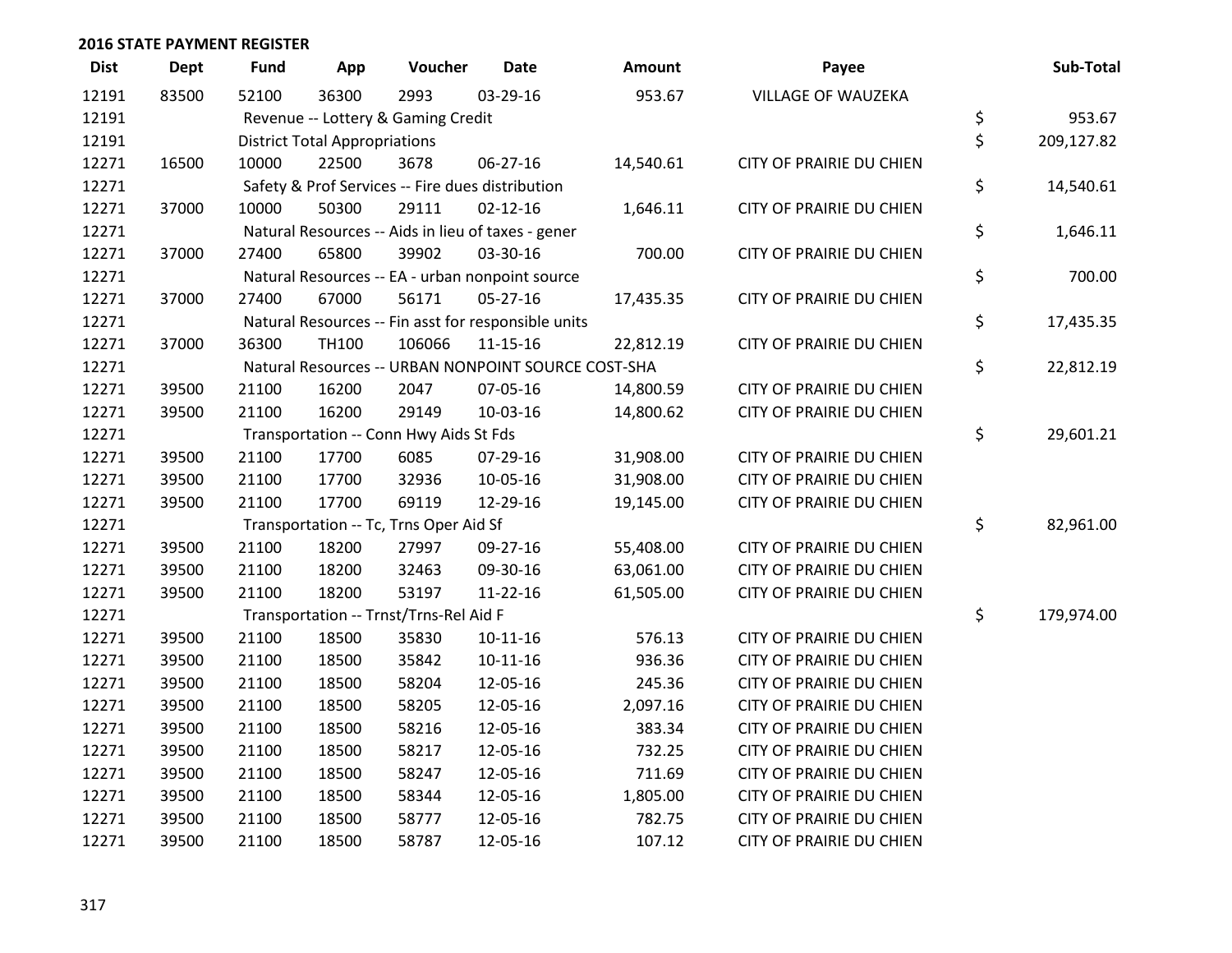| <b>Dist</b> | Dept  | <b>Fund</b> | App   | Voucher                                | <b>Date</b>    | Amount    | Payee                           | Sub-Total        |
|-------------|-------|-------------|-------|----------------------------------------|----------------|-----------|---------------------------------|------------------|
| 12271       | 39500 | 21100       | 18500 | 58801                                  | 12-05-16       | 946.24    | <b>CITY OF PRAIRIE DU CHIEN</b> |                  |
| 12271       | 39500 | 21100       | 18500 | 58814                                  | 12-05-16       | 906.26    | CITY OF PRAIRIE DU CHIEN        |                  |
| 12271       | 39500 | 21100       | 18500 | 60588                                  | 12-13-16       | 5,657.80  | CITY OF PRAIRIE DU CHIEN        |                  |
| 12271       |       |             |       | Transportation -- Hwy Sfty Loc Aid Ffd |                |           |                                 | \$<br>15,887.46  |
| 12271       | 39500 | 21100       | 19100 | 497                                    | 07-05-16       | 97,996.70 | <b>CITY OF PRAIRIE DU CHIEN</b> |                  |
| 12271       | 39500 | 21100       | 19100 | 29569                                  | 10-03-16       | 97,996.70 | CITY OF PRAIRIE DU CHIEN        |                  |
| 12271       |       |             |       | Transportation -- Trns Aids To Mnc.-Sf |                |           |                                 | \$<br>195,993.40 |
| 12271       | 39500 | 21100       | 16200 | 78014                                  | 01-04-16       | 14,800.59 | <b>CITY OF PRAIRIE DU CHIEN</b> |                  |
| 12271       | 39500 | 21100       | 16200 | 82014                                  | 04-04-16       | 14,800.59 | CITY OF PRAIRIE DU CHIEN        |                  |
| 12271       |       |             |       | Transportation -- Conn Hwy Aids St Fds |                |           |                                 | \$<br>29,601.18  |
| 12271       | 39500 | 21100       | 17700 | 72006                                  | $01 - 04 - 16$ | 19,678.00 | CITY OF PRAIRIE DU CHIEN        |                  |
| 12271       | 39500 | 21100       | 17700 | 90006                                  | 05-27-16       | 31,908.00 | <b>CITY OF PRAIRIE DU CHIEN</b> |                  |
| 12271       |       |             |       | Transportation -- Tc, Trns Oper Aid Sf |                |           |                                 | \$<br>51,586.00  |
| 12271       | 39500 | 21100       | 18200 | 74708                                  | 02-25-16       | 56,105.00 | TREAS CITY PRAIRIE DU CHI       |                  |
| 12271       |       |             |       | Transportation -- Trnst/Trns-Rel Aid F |                |           |                                 | \$<br>56,105.00  |
| 12271       | 39500 | 21100       | 18500 | 72839                                  | 02-04-16       | 667.99    | TREAS CITY PRAIRIE DU CHI       |                  |
| 12271       | 39500 | 21100       | 18500 | 73707                                  | $02 - 16 - 16$ | 142.92    | TREAS CITY PRAIRIE DU CHI       |                  |
| 12271       | 39500 | 21100       | 18500 | 73707                                  | $02 - 16 - 16$ | 483.88    | TREAS CITY PRAIRIE DU CHI       |                  |
| 12271       | 39500 | 21100       | 18500 | 73707                                  | $02 - 16 - 16$ | 531.16    | TREAS CITY PRAIRIE DU CHI       |                  |
| 12271       | 39500 | 21100       | 18500 | 75927                                  | 03-09-16       | 107.12    | TREAS CITY PRAIRIE DU CHI       |                  |
| 12271       | 39500 | 21100       | 18500 | 75927                                  | 03-09-16       | 279.92    | TREAS CITY PRAIRIE DU CHI       |                  |
| 12271       | 39500 | 21100       | 18500 | 75927                                  | 03-09-16       | 401.09    | TREAS CITY PRAIRIE DU CHI       |                  |
| 12271       | 39500 | 21100       | 18500 | 79409                                  | 04-18-16       | 508.82    | TREAS CITY PRAIRIE DU CHI       |                  |
| 12271       | 39500 | 21100       | 18500 | 79409                                  | $04 - 18 - 16$ | 513.76    | TREAS CITY PRAIRIE DU CHI       |                  |
| 12271       | 39500 | 21100       | 18500 | 81488                                  | $05-10-16$     | 387.04    | TREAS CITY PRAIRIE DU CHI       |                  |
| 12271       | 39500 | 21100       | 18500 | 81488                                  | 05-10-16       | 814.12    | TREAS CITY PRAIRIE DU CHI       |                  |
| 12271       | 39500 | 21100       | 18500 | 83174                                  | 05-31-16       | 295.86    | TREAS CITY PRAIRIE DU CHI       |                  |
| 12271       | 39500 | 21100       | 18500 | 84252                                  | 06-13-16       | 135.56    | TREAS CITY PRAIRIE DU CHI       |                  |
| 12271       | 39500 | 21100       | 18500 | 84252                                  | 06-13-16       | 767.64    | TREAS CITY PRAIRIE DU CHI       |                  |
| 12271       | 39500 | 21100       | 18500 | 84252                                  | 06-13-16       | 1,186.75  | TREAS CITY PRAIRIE DU CHI       |                  |
| 12271       | 39500 | 21100       | 18500 | 84657                                  | 06-16-16       | 483.19    | TREAS CITY PRAIRIE DU CHI       |                  |
| 12271       | 39500 | 21100       | 18500 | 86807                                  | 07-08-16       | 542.24    | TREAS CITY PRAIRIE DU CHI       |                  |
| 12271       | 39500 | 21100       | 18500 | 86807                                  | 07-08-16       | 681.75    | TREAS CITY PRAIRIE DU CHI       |                  |
| 12271       | 39500 | 21100       | 18500 | 86807                                  | 07-08-16       | 1,084.48  | TREAS CITY PRAIRIE DU CHI       |                  |